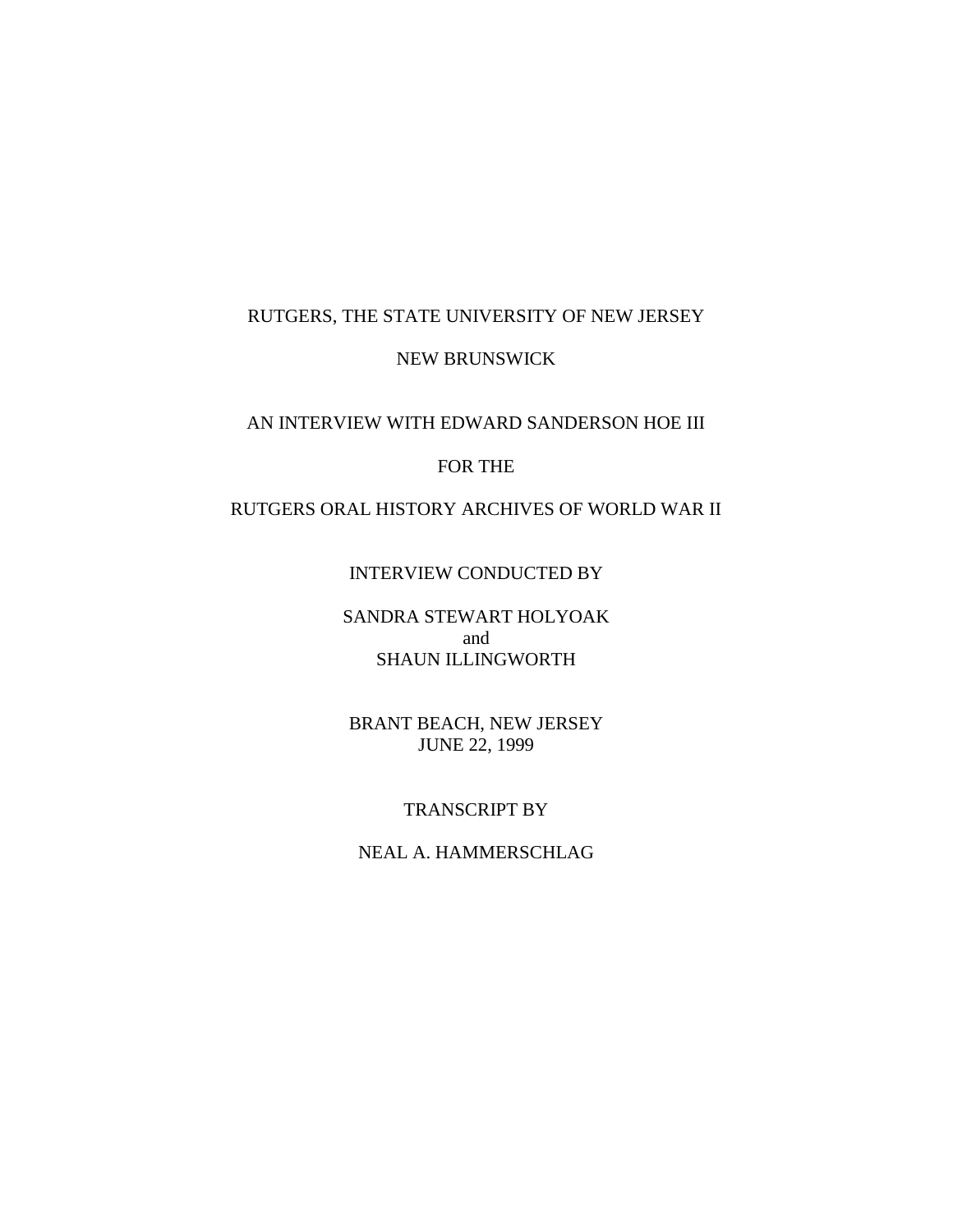Sandra Stewart Holyoak: This begins an interview with Mr. Edward Sanderson Hoe III on June 22, 1999 in Brant Beach, New Jersey. Mr. Hoe, I would like to thank you for taking time today to be part of our Oral History Archives project, and to begin the interview, I would like you to tell me a little bit about when you were born and where, and then start with your father and tell me about him.

Edward Hoe: Okay. I was born [on] September 21, 1919 in Brooklyn, New York … [I] graduated from Valley Forge Military Academy in 1937 and Rutgers University in 1941, with a BA in economics … My family came from Piscataway and their home was at the corner of River Road and Hoes Lane. The family had been there for … probably, sixty or seventy years. I don't know who they bought it from, or what the start of it was, but, they owned most of the land … up to where you make your first turn left. [I] can't think of the farm that was up there, but … it, part of it was … right near the … football field and I presume they ran as far as, I don't know how far … They went towards New Brunswick. I always thought of it as New Brunswick. My grandmother had her banking in New Brunswick and … did most of their shopping in New Brunswick ... It was very nice to have a grandmother there, even when I was in college, because it was a place I could … if I had to, borrow a couple of extra bucks. [laughter] … My dad was born [in] 1892 and … he went to Rutgers Prep and after Rutgers Prep, he actually, he went into the army shortly after that … He was commissioned a lieutenant. I can't think of the name of the Jersey outfit, New Jersey out[fit] … New Jersey whatever it was and he had met my mother outside of Philadelphia when he … oh, no, he went, he was ready to go overseas. There were thirteen officers and they were all ready to go overseas and they came up and said, "We have to have one officer. We want a volunteer, because we have to send somebody to Philadelphia, because they're having a flu epidemic up there, and we need help up there." And, of course, nobody volunteered so they drew straws and he went to Philadelphia, very unhappily, because he wanted to go overseas. So, in fact, after the war he never really wanted to talk about it, or even ... have many discussions on his life in the army. But, I'm sure he was a good officer.

SSH: How long did he serve in the military?

EH: Oh, a couple of years. Yeah, I think it was a couple of years in the military. I've forgotten exactly when he got out, but ... well, after the Armistace in … 1918, you know. Then he married my mother around Christmas time and I arrived in September.

SSH: Right on time. [laughter]

EH: Right on time. So ... my dad worked for many years, of course, he hit the Depression. He was in Wall Street on the day of the big, bad crash.

SSH: Really?

EH: He was working on Wall Street and the outfit he was with, forgot what their name is, but they ... he got out away from them and they were sued and some of them were put in jail for doing something he didn't know anything about and then, after that, he had a number of jobs. He worked for DuPont for a long while, mostly in selling. But, in the '30s ... it was tough, 'cause things were tough. He had a number of jobs in the '30s.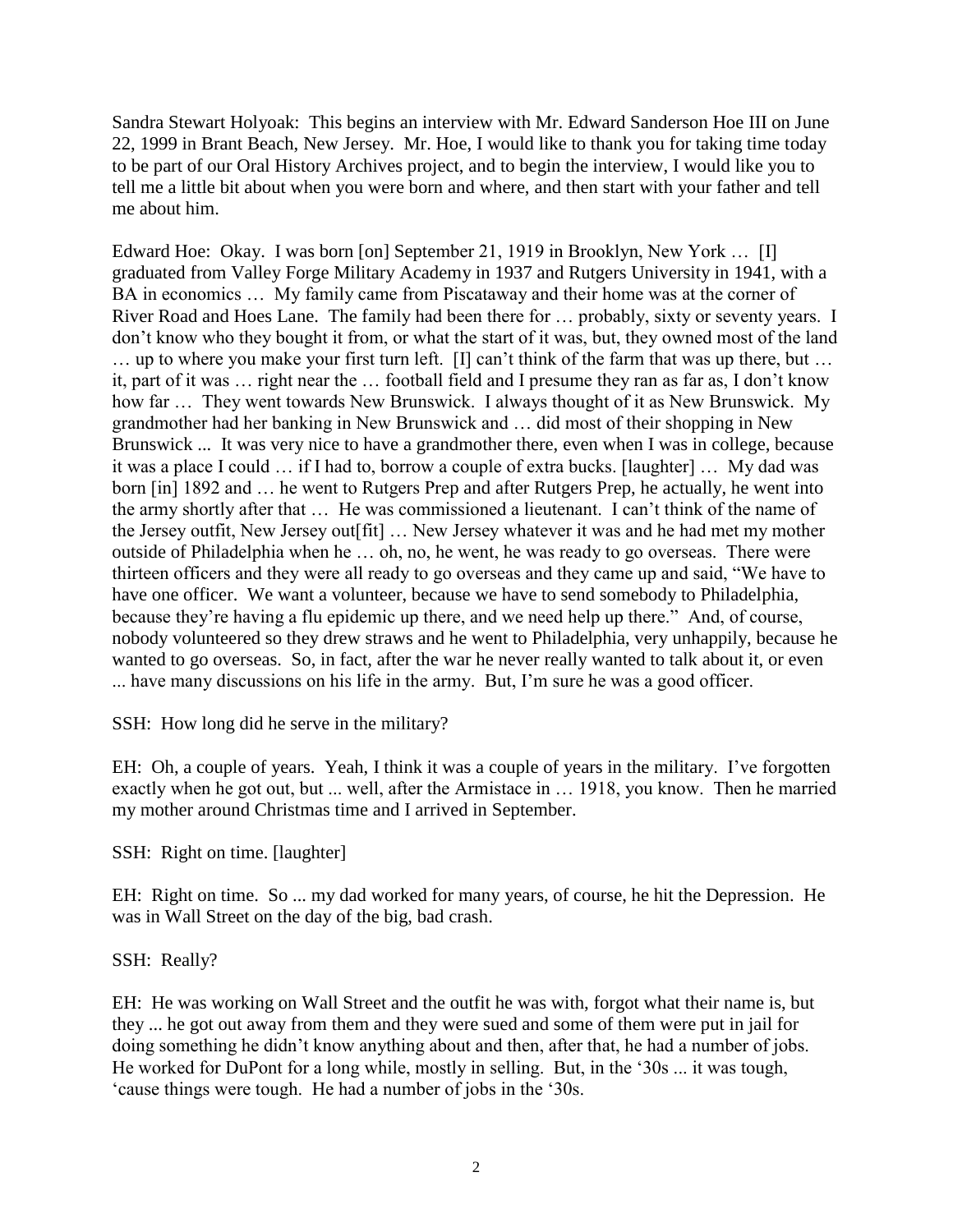SSH: Did you live in Piscataway?

EH: No, I'm sorry. We lived in Westfield, New Jersey.

SSH: In Westfield.

EH: My family moved out there from Brooklyn in 1921.

SSH: Oh, okay.

EH: So, we were only in Brooklyn a couple of years. I don't remember much about Brooklyn.

SSH: After your father and mother were married, did they move to Brooklyn?

EH: They went to Brooklyn first, because he was working on Wall Street and it was simple to jump on the … whatever you jumped into then. I don't think, he was on Bedford Avenue. I don't think you want to be living there now, but, anyway …

SSH: Do you think he did not want to talk about the war because he did not go overseas?

EH: Because he didn't go, yes, he was always embarrassed. I used to try to get him, because, every year we had a Memorial Day parade in the town of Westfield and I always had to be in the parade. [I have] forgotten whether I played the drums, or the bugle, or whatever it was, and I always was mad, because, my father would never go in the parade. Finally, he did go into one parade, but he wasn't very happy about it. He ... never did join the Legion, or maybe he did, long enough to go in the parade. [laughter] So, he was, he was quite a guy, very honest guy, sincere, a loyal father. He and my mother were happily married, I would say, 'till he died in 1969, right after the first shot to the moon, I guess.

SSH: Oh, really?

EH: Yes, I remember seeing that with him and my mother lived to be ninety-six or ninety-seven. She died in, I think, '92 or '93, I'm not a hundred percent sure which.

SSH: Can you tell me a little about your mother? Was she was born in Philadelphia?

EH: No, my mother was born in Toledo, Ohio. My grandfather was a minister in the Episcopal Church, and at that …when he was out there he was going to divinity school. He decided to go … to divinity school long after he, he was thirty-five before he graduated from divinity school. Before that, he'd been in South America trying to build a railroad and then he and his brother came to Florida and tried a couple of enterprises but, they went down the drain. So, he finally decided to go into the ministry, and he left his wife … or his, yes, I guess, his wife was in England. Then after he graduated … she came over and my mother was born in Toledo and the next thing he did he had a … on the Hudson River up in … not too far north of the border … My grandmother died up there, she was … I guess, she had cancer. She's buried up there now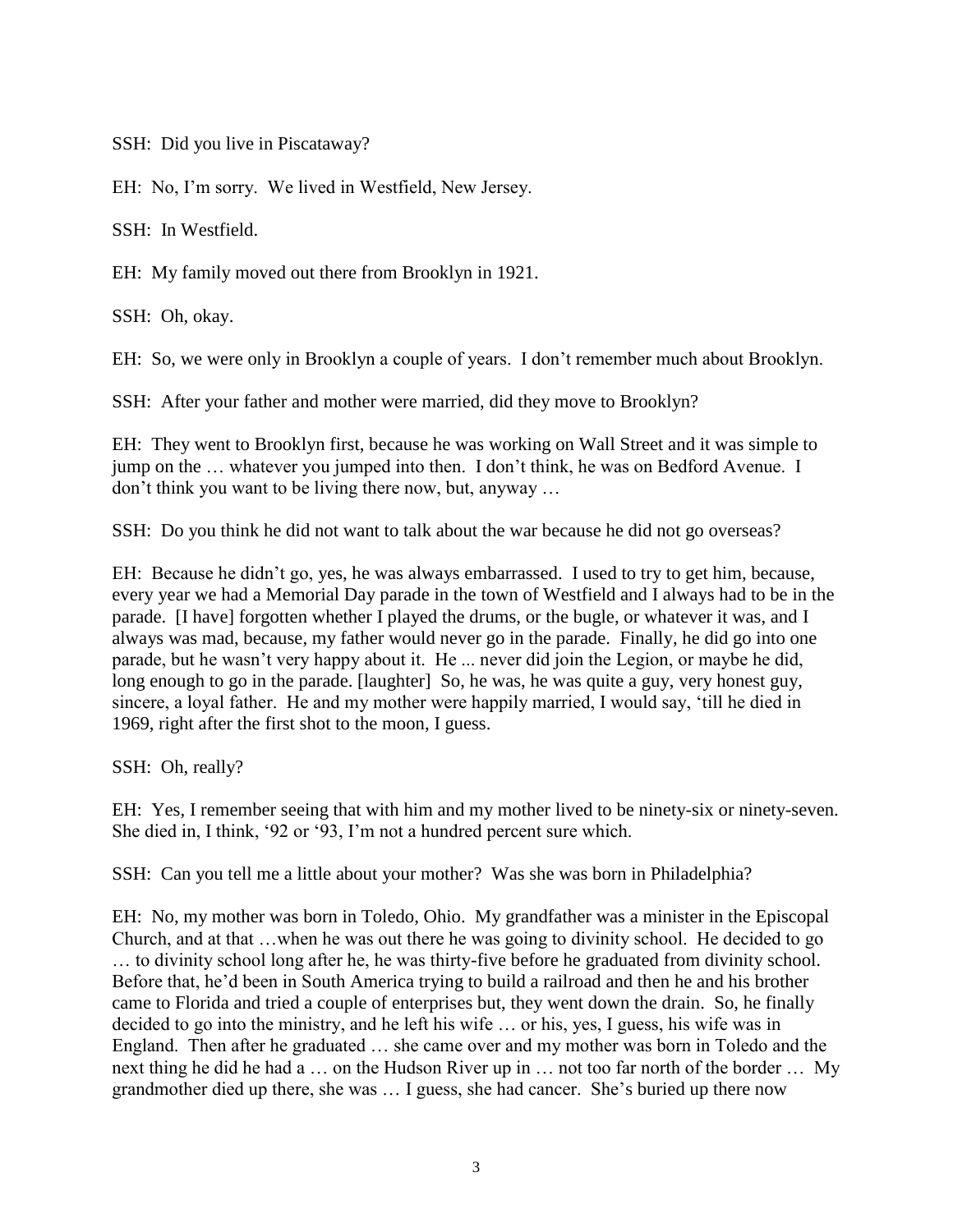outside of the church and I've been up there to see her grave. And then he got the church in Merchantville, New Jersey, just outside of Camden, I think that was the next church … He met a gal named (Emma Knight?), who had not been married before and was big in the church there and he ended up marrying her and I sort of knew her as Grandmother all the rest of my life, or her life ... He died around 1935. She died, gosh, I don't know, ten, fifteen years later.

SSH: So, outside of Camden is where your mother grew up?

EH: Yes, no, she grew up, basically, around Camden, well, they were up in Marlboro, New York. That's where the church was. She was ... I guess ... well, she was brought up there until her mother died, really, I think. So, she could have been up there for, she was born 1896, so she was up there when her mother died. She must have been twelve or thirteen. So, then she, I had an aunt whose husband was in the military and travelling all over the world and my mother came back to New Jersey and went to St. Mary's School down in Burlington and she got through about a year and, that's right, and then my aunt got married and my mother had to go home and take care of her father before he got married again. So, she actually never graduated from ... high school or prep school, or whatever it was. But, she was … good at Latin, thank goodness. [laughter] [She] always helped me out with my Latin.

SSH: Was her family English?

EH: English, yes. Yes. They ... my grandfather was born in England.

SSH: Do you know which part?

EH: No. His … father was a … also in the ministry in England. Can't think of what it was, I'm trying to think where they lived. But, I go over there, was over there a couple years ago, probably go over this year again. I have cousins and …

SSH: That is what I was going to ask you.

EH: Yes, I have a lot of relatives over there. Because my mother's father, my mother's mother, no, my mother's father had five brothers and six sisters and my mother's mother had five sisters and six brothers. So, we had, you know, when I was growing up we always had people coming through from China or Africa or somewhere and spending time with us in Westfield. One time, one of my cousins, who I knew quite well, his name was Tony Stables, and he was a colonel with ... I think he'd been attached to Chiang Chai Shek at one time or no, … somebody like that. And he came over before the  $4<sup>th</sup>$  of July and he gave me five dollars and I took the five dollars and went out and spent it all on fireworks. And my mother was very unhappy because ... you know, I'd spent all my money, because they were (Torries?), I guess. [Laugh]

SSH: They still thought of you as the colonist, right?

EH: Yes. Then also my father's family came from, the Hoes originally came from, I think it was Rhode Island. They moved into Long Island. And one of my great-greats, I guess that was on my father's side … yes … it was on my father's side. His name was Captain (Jack Seaman?)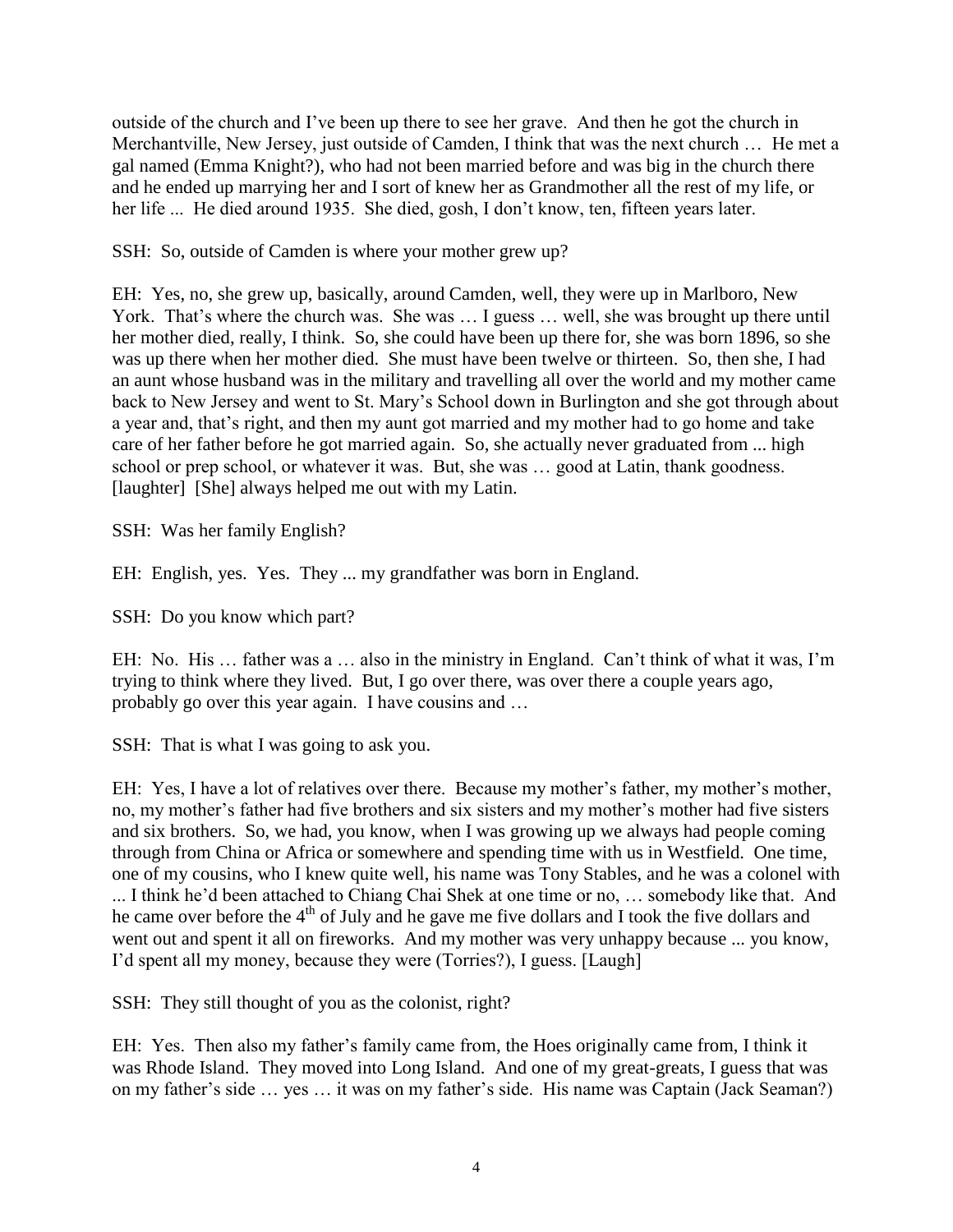and he was a privateer. And they weren't actually pirates. They were, they went out and they boarded boats and whatever they did and I told this story one day in the fifth grade. They wanted … everybody to talk about their past, I guess, or their life, or something and … that's what I told them. My grandmother heard about it and she was furious.

SSH: Swashbucklers.

EH: That's right. I don't know if there is any more about my family.

SSH: Do you have any brothers or sisters?

EH: Oh, yes. I have a sister, [she] lives up in Monmouth Beach.

SSH: How much younger than you is she?

EH: She's about seven, six or seven years younger. Right now, she's only six years younger. No, next month she'll be six years younger, for a month, for a month or so.

SSH: Did she go to Rutgers or NJC?

EH: No, no ... she went to ... I don't know, she had troubles, in schools, and she spent a lot of time with my mother and father, and she married a guy and he travelled all over the country. They lived out in Minneapolis, they lived in New Orleans, they lived in Tennessee … Finally, he walked out one day and a year or so later they, no, yes, a year or so later were divorced. No, I'm not sure. Well, I don't know. But anyway, what happened was about … he married another woman, [and] the other woman died. So, now his social security was available and my sister used to figure she'd get two, three hundred dollars a month. Ended up she was getting over eleven hundred a month, so that was a help. Yes, right now she has a boyfriend. [laughter] I don't know whether I should put this in. [laughter]

SSH: Well, let us talk a little about you when you came to came Westfield and went to grade school.

EH: Then I went to junior high school. I graduated from junior high school. In the ninth grade, we had that then, and then I went to Westfield High School for about a year and then I went to Valley Forge Military Academy for the last two years.

SSH: Why did you pick Valley Forge?

EH: Well, my father liked the military, probably was a big reason for it, and they felt I needed some … well, he liked military. I guess, he figured, maybe, I would end up staying in the military.

SSH: Oh, okay. A career direction.

EH: Yes, but …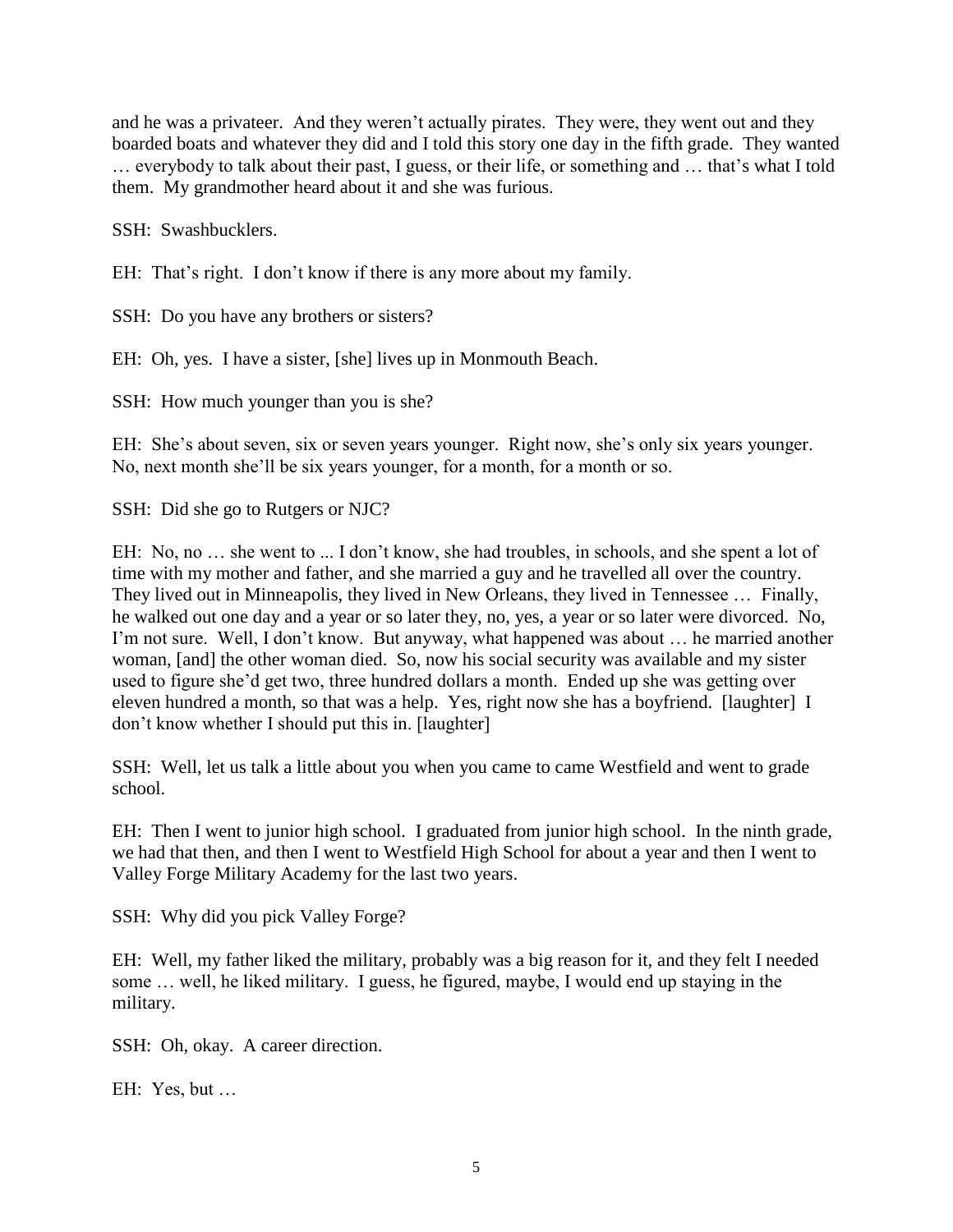SSH: Did you enjoy Valley Forge Military Academy?

EH: Oh, yes. Yes, I enjoyed it. I liked military life …

SSH: What were your favorite subjects? What did you find that you really had an aptitude for?

EH: ... Well, history, economics, business, that's basically what I took. That's the same ... what I took in college to get a degree.

SSH: After Valley Forge, did you pick Rutgers as where you wanted to go?

EH: Well, also my father knew the … registrar, so, I got into Rutgers.

SSH: I thought maybe your grandmother was promoting Rutgers.

EH: No, no, no. She wasn't. That was Father who got, you know, he got me into the registrar. I can't even remember his name now but, that's how I got into Rutgers, really.

SSH: Had you applied, or thought of going anywhere else?

EH: I think I had applied … whatever schools I applied to they were a little bit … I've forgotten, I'm trying to think, one down in Maryland, or Virginia that I applied to.

SSH: Washington and Lee?

EH: No. It wasn't that; starts with an "M" I think.

SSH: You can add that to the transcript later. One question I do have about coming into Rutgers in 1938 …

EH: '37.

SSH: '37. Did you, coming out of the military school into Rutgers, go into advanced ROTC, or did you have to go into the regular ROTC?

EH: No, I went into regular ROTC, and I didn't follow it through.

SSH: You did not?

EH: No. I was in it for the two years that I had to be in and I didn't go through with it. Right now, maybe I should have and maybe I shouldn't have. If I had I might have been dead, so … of course, I know, what the heck's his name, the guy that's so active in Rutgers …

SSH: Vince Kramer?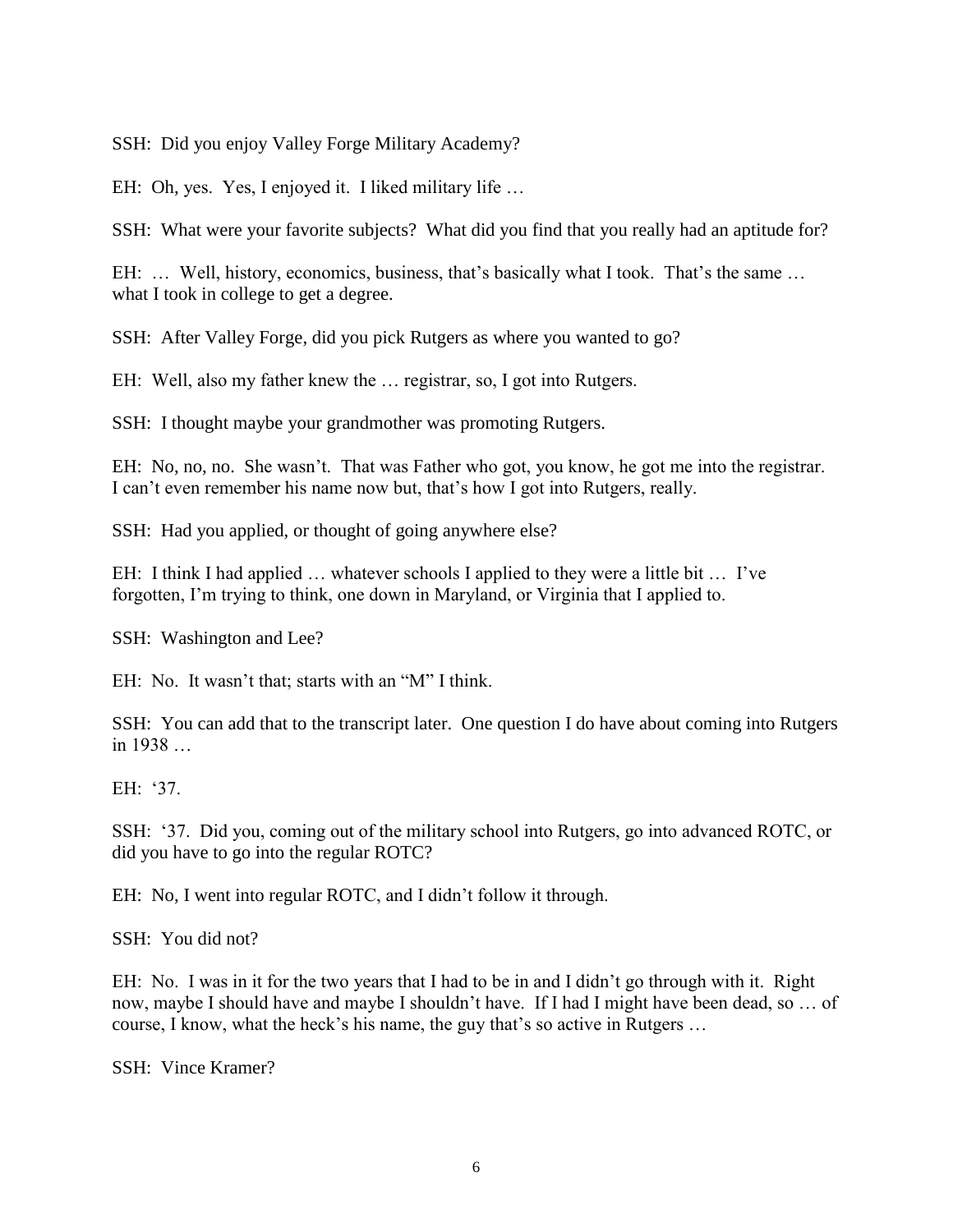EH: Vince Kramer, yes. I know Vince quite well. Because, I used to ... Oh, I know, after the war … my wife was in the entertainment business and she used to do some work with him.

SSH: Really?

EH: He was looking for speakers and things like that. I've forgotten whether she ever sold him in any, but she used to work with him. That's how I got to know him again.

SSH: When you came into Rutgers as a young man, did you get involved in sports and different clubs?

EH: Yes. I played a hundred and fifty pound football one year and I … got a letter my freshman year, I got a thing in tennis. I played a lot of tennis. But, beyond that, then I had problems with my studies, so …

SSH: You had to knuckle down? [laughter]

EH: Yes. I had to knuckle down, and they wanted me to, too.

SSH: How long did you stay at Rutgers? Were you drafted while you were still at Rutgers?

EH: No. I came … I was number three in my hometown in January of … in the first draft of January 1941 … I applied for relief until I graduated, so, I did graduate. I didn't have to go back … I mean, I probably never would have gone back, or I don't know, but I probably never would have. So, then  $\dots$  it was in August of that year I went into the service and I was on my way to Trenton when they announced over the phone … We all thought we were going for a year and they announced it was a year and a half. [laughter] Then I got from there to Fort Dix and met a graduate of Rutgers, who had been a friend of mine … sort of a friend … and I don't remember his name to this day at all. He said, "Ed," he said, "I got a clerk's job here. Don't worry I'll keep you here. I'll keep you to work at Fort Dix and you don't have to go South." Next thing I know, I'm peeling potatoes on a train going to Atlanta, Georgia. [Laughter] So, that wasn't too …

SSH: It did not work?!

EH: Well, listen, I … I'm alive and that's what I always say, you know, I made it … I didn't get … I lost a lot of men in the war and … in fact, I'm losing one today or tomorrow. He just had his leg amputated. I mean, he's eighty-two, so you have to expect these kinds of things. I had my … what do you call it … the guy who runs, … [I] can't think what he was, anyway, he was … he just died about a month ago. He was from Maine. Most of these people are from Maine, because, I was in a Maine regiment.

SSH: Oh, you were?

EH: Yes. The 103<sup>rd</sup>, mostly Maine, all good people. Not say all of them, but, most of them. I didn't have too much trouble.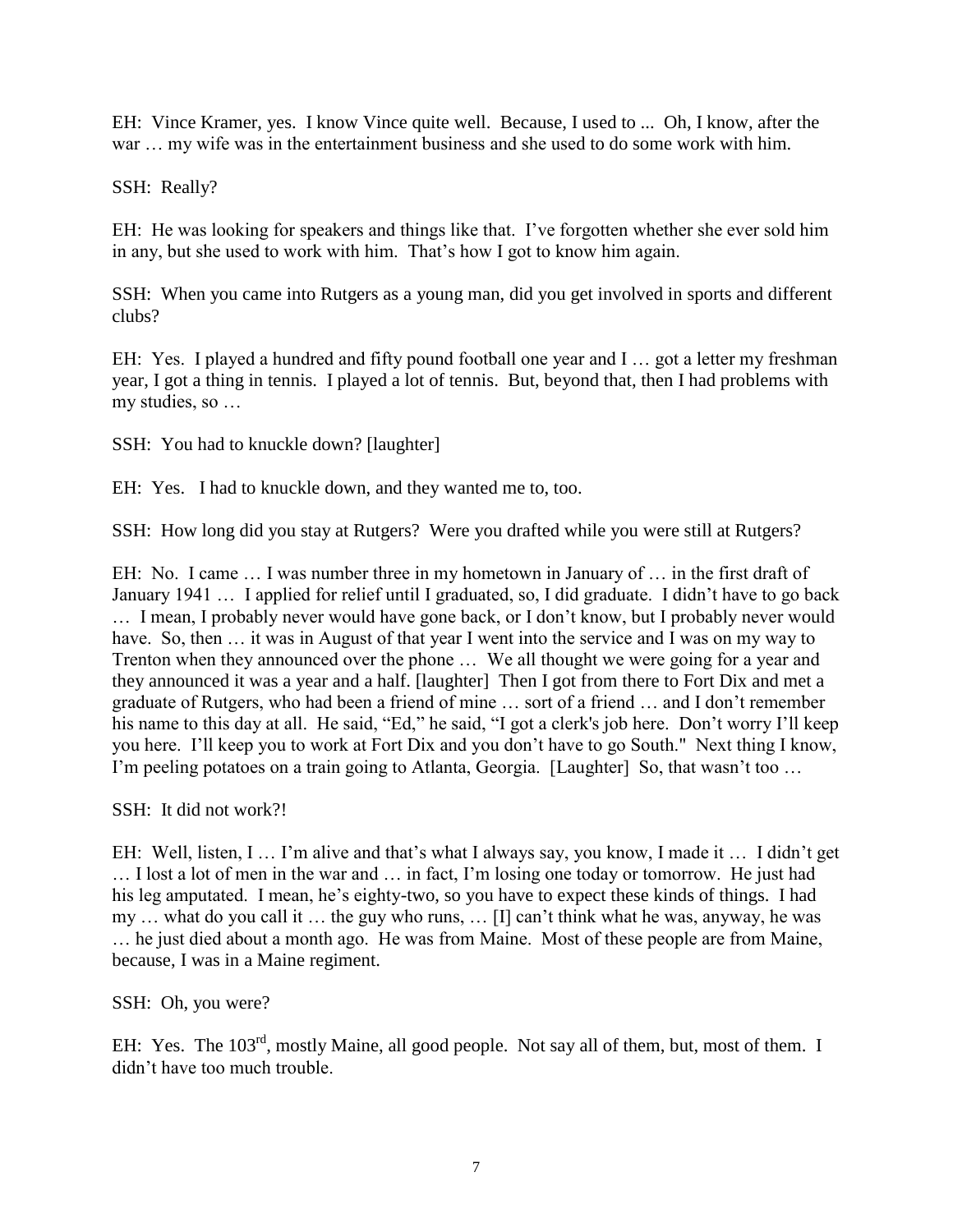SSH: When you went from Trenton to Fort Dix, what were you assigned to in Fort Dix?

EH: [Laugh] I don't know what … training company number, something, probably. I don't know. Then I went to Atlanta to a training company.

SSH: What were you being trained in?

EH: Infantry. Then I was assigned to the  $30<sup>th</sup>$  Division, which was from  $\dots$  I've repeated this  $\dots$ which was from South Carolina. They were from ... what's that fancy town in South Carolina …

SSH: Charleston?

EH: Charleston. And I was in Fort Jackson, South Carolina. So, we were sent up there to be military police. So … we arrived up there in the dead of night; it was cold and damp. We got in and found out that we were not going to be military police, we were going in the infantry.

SSH: Oh, really?

EH: So, they counted up one, two, three; A Company. One, two, three; B Company. One, two, three; C Company. So, I ended up in A Company, as  $30^{th}$  Infantry Division,  $118^{th}$  Infantry ... I decided I didn't want to … excuse me … I decided I didn't want to stay in the infantry so … and they were looking for temporary duty in the military police. So, I applied for that and got a job in the military police.

SSH: Were you trained for that?

EH: No. I just went down and they handed me a pistol, an MP badge, and said, "You're now an MP." [laughter] … Part of the time I drove the drunk wagon that went around picked up all the drunks every, … wherever they were reported. We'd pick them up and bring them back to the post.

SSH: This is in Fort Jackson?

EH: This was in Fort Jackson, South Carolina. So, I was there. And yes, we used to, when outfits were going to town they'd put us on the busy corners in the city to direct traffic. I never liked to be out in one of these quiet areas with nothing going so, this time I jumped out and I was at the corner of the main street and the other main street.

SSH: Meeting and King Streets?

EH: I'd hear these sirens, which meant there was another group coming. Then I'd have to get everybody out of the cars, and the lights, and the oh ... So, that was my ... I did that for a while then …how the devil did I get out of town? I guess when I got accepted to Fort Benning after school.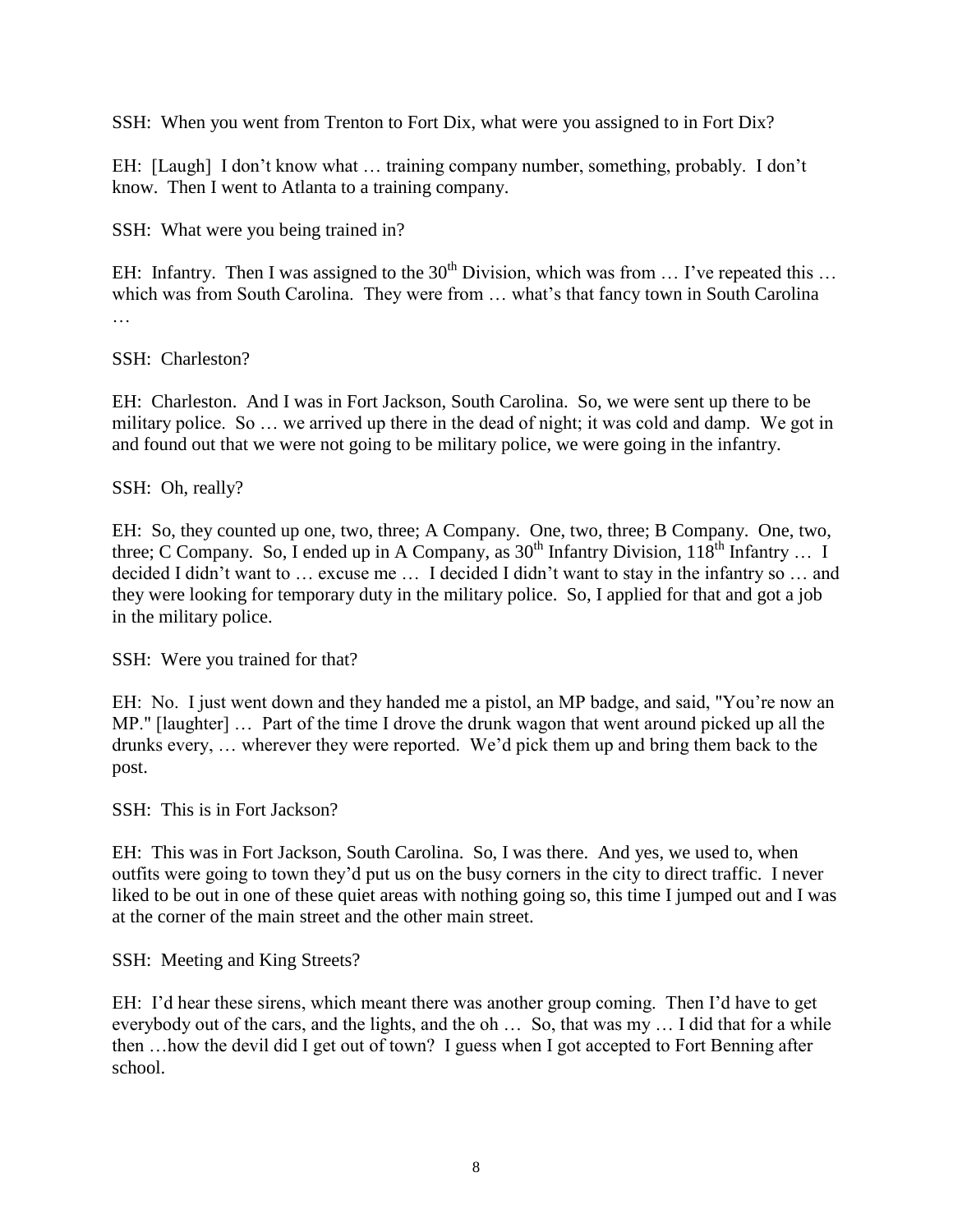SSH: So, that was OCS?

EH: Yes. That was OCS, yes, and that was tough. You never knew where you stood and they wouldn't tell you where you stood. Until the day they had the graduation ceremony and they told you the night before that you either made it or you hadn't made it. I'm sure it's not as … wasn't as tough then as it is now, because they needed officers. I think one time I also, while I was there I applied to get into the paratroopers. [laughter] Fortunately ... I didn't. I've forgotten whether I even got [tested], but, that didn't work out. So, from ... there I ... after I graduated from there, I was sent to the Forty-third Division out in California. I went to Fort (Ord?), California … as a second lieutenant and I was assigned to C Company, 103rd Infantry, which was ... they were excellent people, really, all of them ... Then within a couple of weeks, I guess it was, didn't get home or anything, we loaded up on a ship, not a very big one and we went out of the harbor there.

SSH: Out of San Francisco?

EH: Yes, out of San Francisco. I forget what the harbor is called. Anyway, we hit rough weather when we got out. I forgot what my job was, but, it was checking on the mess, I guess. So, they sent me down, that was part of my job, forgotten what else I had to do, but, I went down to check the mess and that was … because the men were all down below and it was hot and steamy and not very nice … Many of them were pretty sick. So, we're on that thing for … I think, they escorted us for about two days and then they dropped off the escorts and we went by ourselves for another twenty-five days to New Zealand.

SSH: No port at all in between?

EH: No, no. So, we got to New Zealand and they sent us out to camp outside of town and we started training there. And then, eventually, I guess by that … oh, I also had … I got a job working on the docks. They needed help, an officer, to command the dock group, so they sent me down to tell them how to load boats.

SSH: Did you have experience in this?

EH: [laughter] No, I didn't have experience.

SSH: What were your dock hands like, were they civilians or military personnel?

EH: No, they were military. They were people in my outfit.

SSH: Oh, okay.

EH: Yes, most of them as I recall. I don't recall whether we had some New Zealanders, probably we did, but, I don't recall that.

SSH: What was the first thing you did when you hit the first port, after this many days at sea?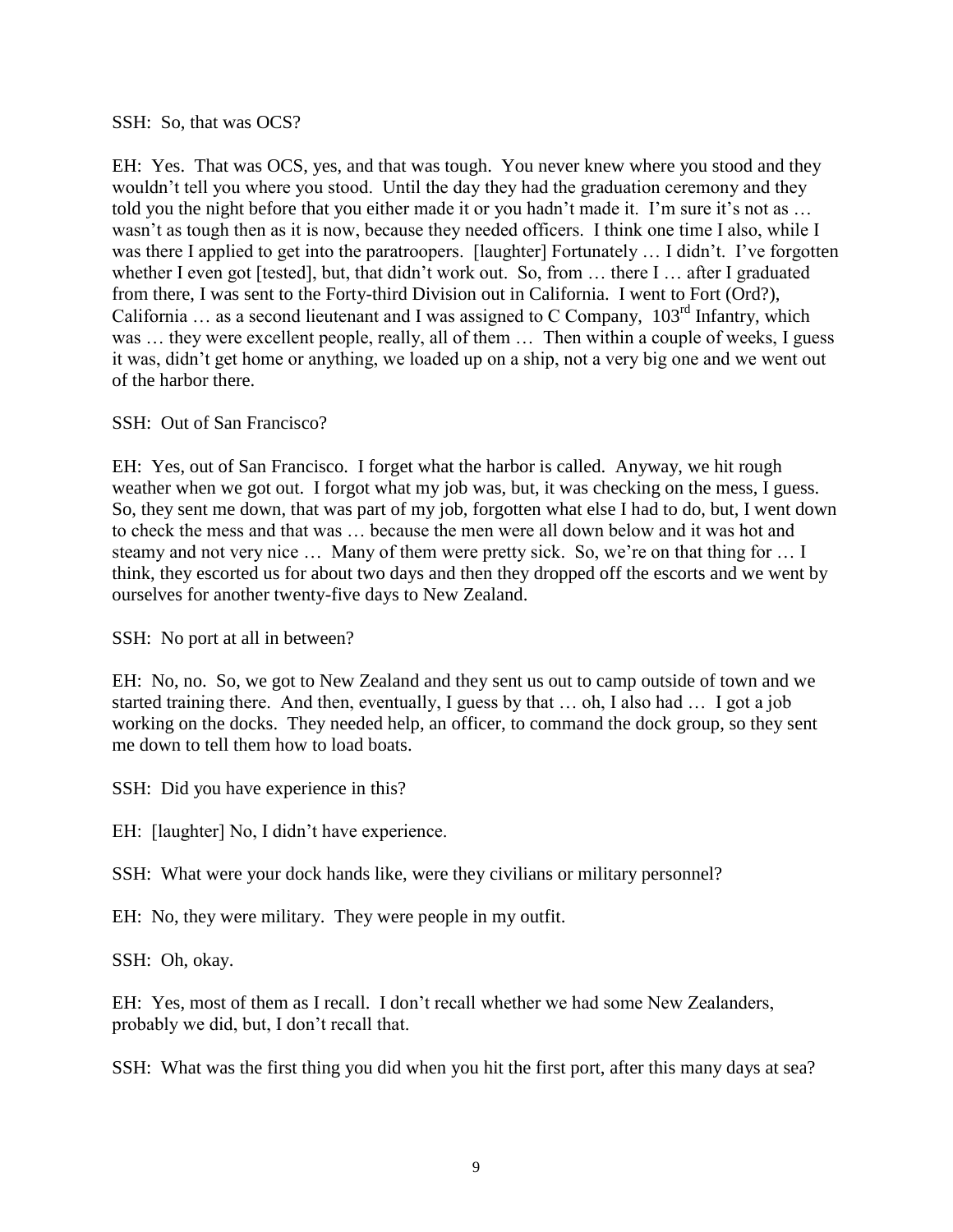EH: Well, until they got us in the camp, we didn't do much ... I don't think we got out of the ... until they got us in camp. I don't think they got us out. I don't think we were out until they got us into camp, then we came back into town and that was a little while.

SSH: What had you done to entertain yourself, to keep the troops' morale up for that many days at sea?

EH: Give them leave. [laughter] Oh, you mean at sea. Oh, they had all sorts of things going on. They had, I don't know if they had movies, but, they had bands playing … Well, the band was  $\ldots$  I think we had a band on the boat. Probably, the  $103^{rd}$  Band  $\ldots$  Yes, they had  $\ldots$  but, it was just the guys just lulled around on the decks playing cards and that's about what they did all day long.

SSH: Did you have to stand any watch, or was it the navy that did that?

EH: No, I ... think the navy stood the watch. I was on call for the ... for any dining problems.

SSH: Did you have many?

EH: No. I can just remember that one, that's the only one that I really remember … Then we got … we were out in (Warkworth?), New Zealand and the fellows were taking leaves and so forth, they were entitled to so many days. Then we … then I had problems with the men, too. Because, we were there just long enough the first and second … we were there twice. We went up to New Guinea and then we came back for another rest and a … rescheduling to go up to the Philippines, and the guys were there too long. I had guys getting married and I had to "okay" them, which I did not like to do. So, obviously, and some didn't get married, some of the girls got pregnant and I got to … I had to be involved in the middle of all of these things. This was, you know, my responsibility, which was …

SSH: How did you handle things like that?

EH: I used to talk to them. That was about all I could do … In fact I saw, no, I won't mention it … In fact, I know one of my men had twins, the girl had twins, and he took off and went home. I've forgotten whether he was wounded or what, but, he didn't take her with him. So, we were there and we'd train out in the jungles up there … if you want to call them jungles … they were … The food was good, the food was excellent. We used to get big … these big things to carry the milk and all the cream was on the top. We used to go down and take … spoonfuls off to … it was like eating whipped cream, I guess.

SSH: Were you commanding this entire unit?

EH: Well, when I first went there I was commanding one of the platoons. Then, … oh, then, my company commander at that time, his name was (Jim Brodie?), came from Texas; he was a rancher. In fact, I talked to him a couple of years ago and he's a foreman of a ranch down there of about, I don't know, four hundred thousand acres, or whatever it is, one of the biggest in Texas.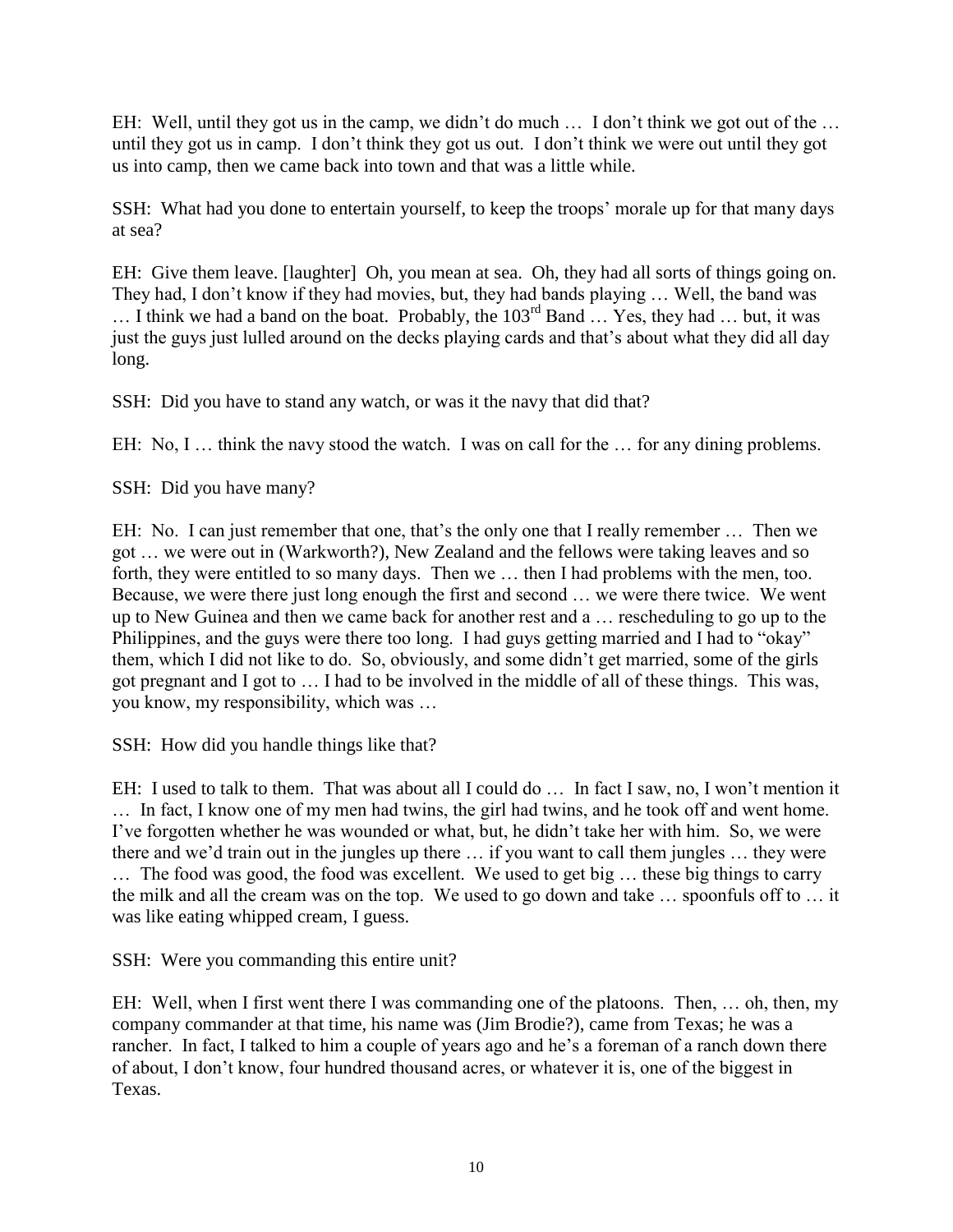SSH: Sounds like the King Ranch.

EH: I don't think it's the King Ranch, but it's a big one ... His ... mother or father had died and he had to go home, that was it. So, he told me that he wanted me to be company commander. So, that's how I got the job as company commander. So, I was that ...

SSH: Now when you first left New Zealand, where did you go?

EH: I went to New Guinea. Well, the first time we went up to New Caledonia.

SSH: What were you doing?

EH: [laughter] No, we were doing scouting duty, I think it was more training than anything else. They'd hear there was a spy or a boat [that] had just landed twenty miles up and through the woods, and ten miles this way, in the middle of the night … and they got us up there and we go up there and nobody ever found anything. So, I think everybody suspected that it was just training. We did that … I don't … forgotten how … that was the first time. I know we went back to New Zealand and then we went … oh, yes … where the heck were we? … Then I think the second time they sent us to New Guinea. That was where we … and they sent us way out in the jungles in New Guinea. And we went across the (Drinimor?) River, I don't know how far it was, but we went and went and went and went. And we got so far out that ... Bob Hope was coming and a couple of guys wanted to go, and I said, "I don't know." So, I called the company up and I said, you know, "Can I send two guys down?" "Yes, they can come, let them walk." So, these guys took off for about three days, the two of them. They went down to hear Bob Hope. So, then, after that, we were ready to go to the Philippines and that's where we loaded.

SSH: When you were on these stops in New Guinea, were you involved in any kind of action at all?

EH: Yes, what there was was out in the woods, there wasn't a lot of it.

SSH: Is this where the spotters from New Zealand were keeping their eye on you?

EH: Probably in that area, too, because there were a lot of them … on the island. I can remember one … I'm not sure, I think it's, I'm not sure if it's that island or not … But, one island where they had Australians … I … the company commander had a tent and he was sleeping in another tent right down the street. Well, this was … just … an officer's tent, a small tent. So, he said, "See if you can find a tent for me." So, I said, "Okay." So, I went down to a friend of mine, whose now dead, who I knew very well, we were both born in Brooklyn and they moved out to Westfield after we did … So, I went down to my friend and I said, "Jack, do you have an extra tent around here? I'm looking for a small tent." He said, "Yeah, it belongs to the battery commander," he was in the artillery. In fact, his artillery supported us during the whole war, his company, his battery, A Battery. So, he said, "But, when I call for it I have to have it back." So, I took it down and it turned out that he didn't want the tent so, I put the tent in the supply tent. So, when Jack called up one day and said "I gotta have that by tomorrow or the next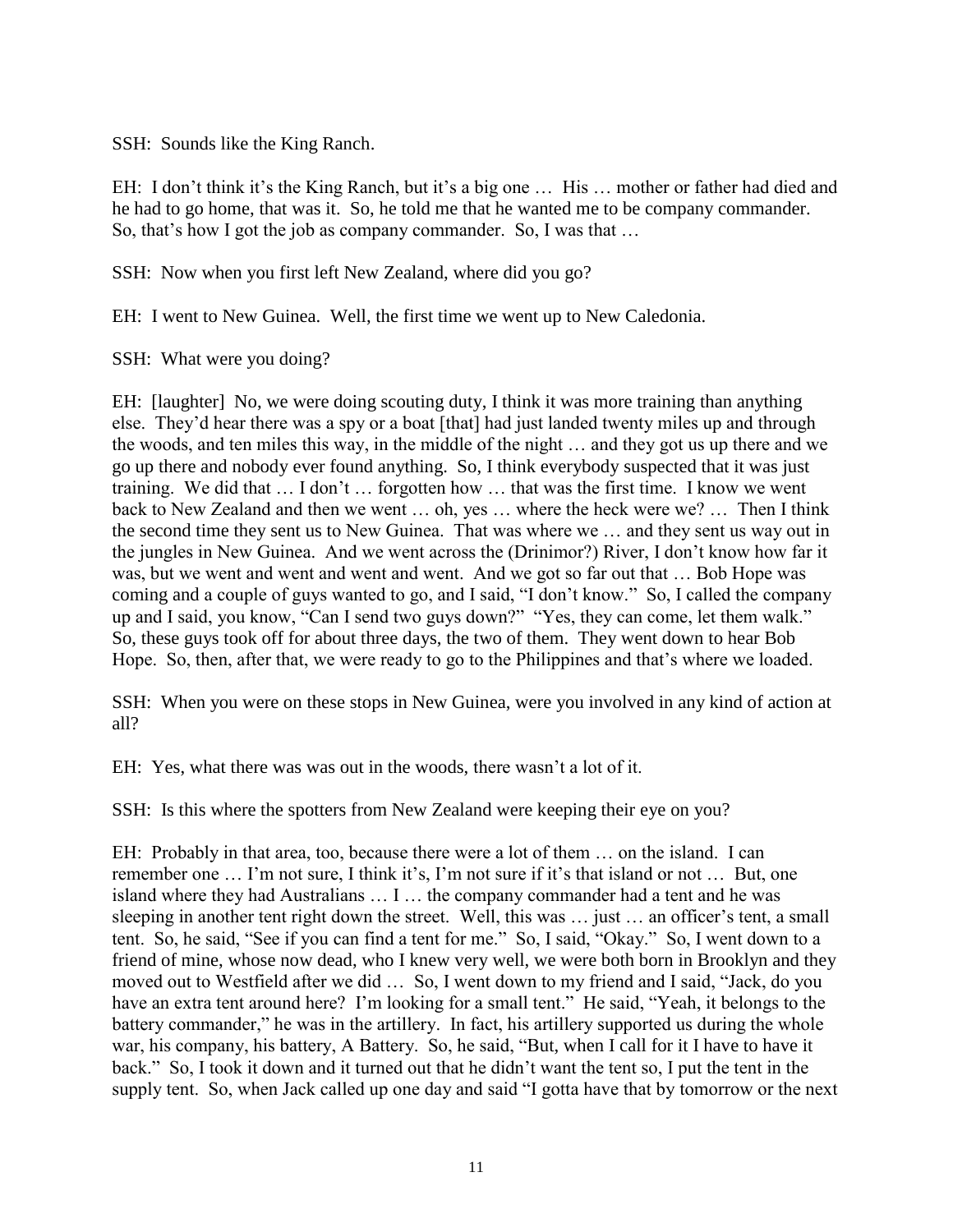day," whatever it was. I said, "Don't worry, I'll bring it up." So, I go down to the supply tent, our supply sergeant was Jessie Robbins. I said, "Jessie," I said, "remember that tent I gave you a short time ago, I need it back." "I hate to tell you, Captain, I'll tell you what's happened. We had ... they told us we had to build a latrine and we had to put a cover around it. So we cut up the tent to make the cover." So, here I am without a tent. So, I went to (Nappy Holmstead?), who was a sergeant, and he was known as (Nappy?) and his forty thieves, I think, so I said to Nappy, I said, "I have to have a small tent." What do you think he'd do, he said, "We don't have one but let's look around." So, he came back later that day and said, "Don't worry, we got one spotted tonight." So, I woke up in the morning and there's tent outside. I said, "Thank goodness." I said to Nappy, I said, "How'd you ever get that tent?" He said, "Well, those two guys must have been surprised when they woke up this morning to find the tent gone." That was about it there, I guess, anything of interest.

SSH: So, when you came back into New Zealand to go to the Philippines, did you know what you were getting into?

EH: Not at the time. Well, we knew we were going somewhere, but we didn't know we were going to end up in the Philippines. So we got on the boat in New Guinea. I don't know how many days we … yes, we went to what was called Lingayen Gulf, that was the second landing. Leyte was the first landing, [which] was in the south, Lingayen Gulf was the main effort. We went up in a troop ship and somewhere along the line we practiced climbing up and down ropes and … Oh, that's …

SSH: Shaun Illingworth, an intern with the Oral History Project, has now joined the interview. You were telling us about the practice of climbing up and down the ropes.

EH: I'm trying to think of some other things, that's … it bothers me … but it seems like …

SSH: Were you at Leyte then?

EH: No, Lingayen Gulf. I'm trying to think … I don't know whether we went to … I'm going to have to backtrack.

SSH: Okay, that is fine.

EH: On the way over we had to stop at Guadalcanal. They needed some replacements. One of our ships had been sunk and there was a whole team that was going to Guadalcanal … I think they only lost one man, he drowned, but the whole team … they lost all their equipment and everything. So, they called us … this must have been, gosh, I don't know whether it was on that long trip over or not. But … we went into Guadalcanal, we were there a couple of weeks. We didn't see too much action, but we did get into the jungles and then we pulled out of Guadalcanal. Then, I think, we went to the Philippines. No, we didn't go to the Philippines either, we went to the Russell Islands. Oh, before the Russell Islands, I have a story … They picked a couple of us to go up and scout the area where we were going, the whole area up in the Philippines … The day before … we were supposed to go, they called up and said that they didn't need me, that I was cut. So, I went to the commander and said, "Look, I want to go, I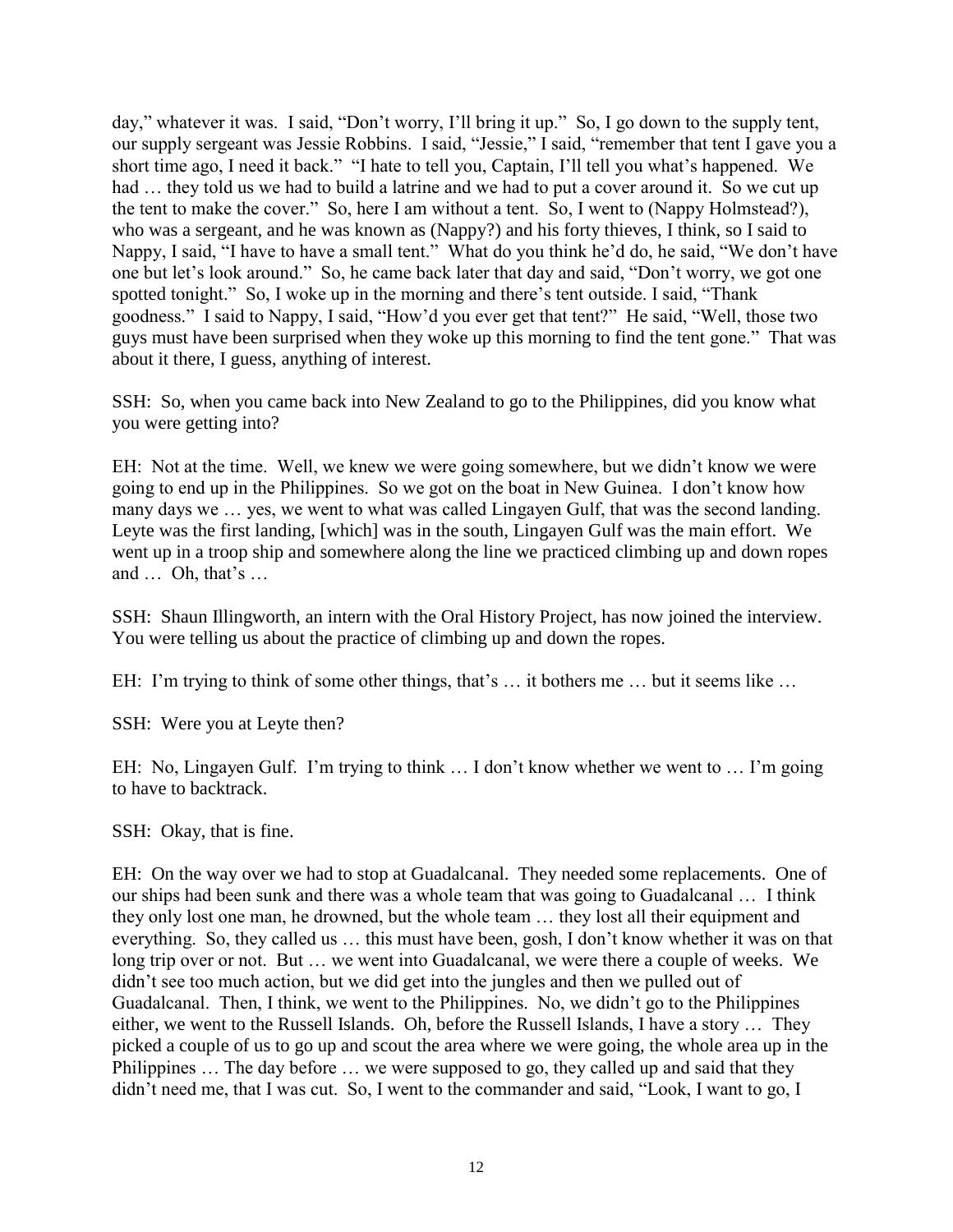don't care what, I want to go." "Okay," he says, "you go." So, we went up to, it's called (Sangley?) Point and we went ashore from … I'm not sure whether we got out of destroyers, or small ships, or what. But, we were met by natives in dug-out canoes and they took us ashore and they said that the Japanese were going to attack in the morning, or the next morning, I've forgotten which, from the north. They had found out that this coast watcher was there and they hadn't known it up to that time, but he had ... he used to take old Japanese ships and act as a pirate and they'd attack these Japs in these boats and kill them all. One time somebody got back, one of the Japs got back, so they were attacking down, this was like a peninsula, and so, he got us together and he said, "Okay, we've got to defend this … we've called the Marines but tonight we have to defend our front and our back," I guess. Oh, he said, no, he thought the others were going to attack from the front, that was it. So, we all went down to the front, they assigned me a machine gun and two black guys. All I could see of them in the dark was the white of their eyes. It was a Mickey Mouse operation, how you shot the gun and everything. Never had to do it, because the Marines came ashore first. They were … got there and I know one of the guys with me was with the … people that build airfields and so forth. He was a much older guy. He was a lieutenant, (JG Rider?) … I don't know what he was. So, he went up and he rushed down to where they were loading, he grabbed the colonel's hand that command them and said, "Colonel," he said, "the CBs are happy to welcome the Marines ashore." So, I saw him, didn't see him much after that, because then the, they took over. We stayed there for a while and getting ready for the next place. That must have been where we got ready to go to the Philippines … But, he was quite a guy and I can't think of his name, this coast watcher. I've got a book on him somewhere and I can't think what his … I'll find it … He wrote a book after the war about what he did during the war, I think he was a New Zealander, or maybe an Australian … I've forgotten which. Where was I now?

SSH: You were telling us about the training you had volunteered to do for the scouting expedition.

EH: Oh, yes, yes … right. So, we got … we accomplished our mission, and one night they told us that we were out on a point again, some kind of a point, and one of the natives said that he thought that Japanese were going to attack us. So, we're gonna have to leave. He said, "They're all right up there in that hill and they may be able to see us in the moonlight," because the moon was shining right down on the water. So, we said "Okay, we want to get out of here." I've forgotten whether … I guess, there were three of us, because one of the army men went someplace else to check out something else. So, here come these guys in their canoes, so, you know … I want to get out of there. This moon is shining and I figured they can't help but see us. So, they all get in the canoe and they start getting … each one hasn't got the right seat. They all sit in some kind of a special seat. They got that settled and then they had to divide up the paddles. While they're doing all this, we're all sitting there thinking, "Whoa, let's get out of here." Finally, we got out of there, with no trouble.

SSH: What did you have for food on scouting missions like this?

EH: Oh, you know, K-rations or C-rations, whatever they were. Not very good, I lost a lot of weight.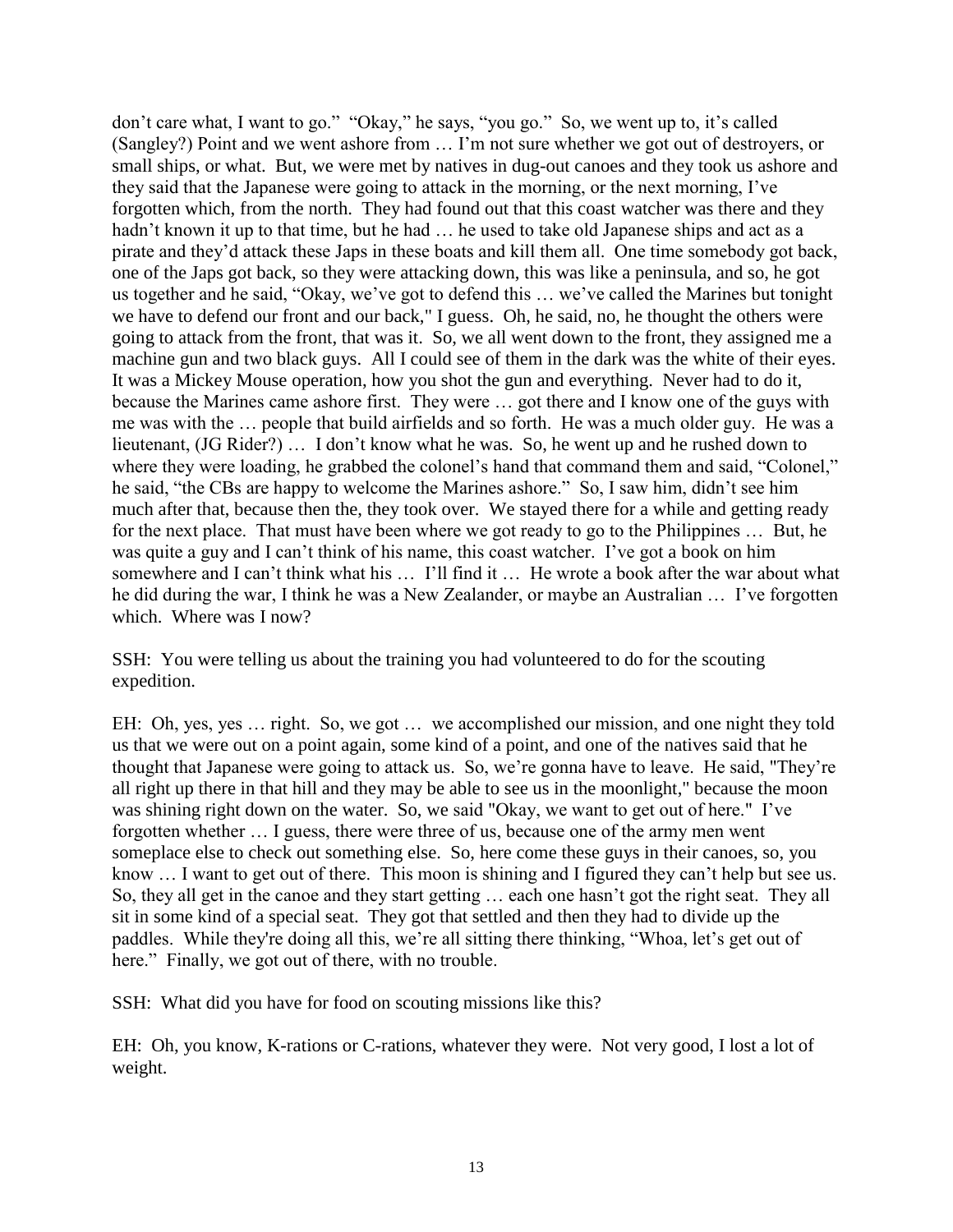SSH: What did you find, with the natives that were helping you out, with the …

EH: Good, well, the ones that … on this … one thing, about where we were on this island, this guy that ran it, he had other natives from all different islands there. Because, if one native is on an island, he may know how to take this trail, but if he gets on your island he's lost like he'd be in New York City. So, he had a whole bunch of natives, different ones that he would send out, you know, that knew where they were going and he not only did this island, he was doing other islands, that was it. So, he had a bunch of these natives and they all seemed, you know, pretty good. Native women, I don't recall seeing any. We did one time … where was I? I don't know, but, they said there was an airplane coming through and there was a nurse on it. So, all the guys rushed down to see the airplane land and she came out and … [Mr. Hoe cheers].

#### SSH: You saw very few women then?

EH: No, because … I think it was probably eighteen months, you know, that I was … I've forgotten exactly, up in the islands there, or wherever I was. So, then we helped Lingayen Gulf, eventually, and … we were the last boats out, the furthest out. And we were to take us, I had directions, I had to take my company to, I can't remember the name of the railroad, or something …whatever it was. We all got in the boats and we went through the big battleships in the back and they were firing, and we went through the cruisers and they were firing, and then we went through the destroyers and they were firing. And then we went through this and then they had these things that shot like rockets, through those and then we got closer and the machine guns were firing. And we got out and, really, we had no opposition until we got about ten miles inland … or five miles in, I don't know … five to ten miles inland. And then we ran across … we started running across Japanese. So, from there we ended up … we worked our way inland and we ended up on a sort of a mountain/hill. We climbed up the top of that and the Japs were all down below us and across the way and they were firing at us and we were firing at them … And I had ... we had an outpost up there to keep track of what they were doing. They really didn't have the firepower to come and get us … And then they pulled us out.

#### ---------------------------END OF TAPE ONE, SIDE ONE----------------------------------

EH: Oh, yes, yes, they pulled us back and sent us south into Manilla, because we were going, they were going into the Ipo Dam, which was in the southern part of the Philippines. We went through the Wack-Wack country club … I guess we stayed in the Wack-Wack headquarters, I've forgotten whether we had tents or what. But, then we started … these Japs were in caves and they wanted to clear that area out … So, we went into there and that was quite rough going for a few days, that's where I got hit … Then, of course, I was taken out.

SSH: Before you were hit and while you were starting this, can you describe for the tape what it was like there and what were the conditions like?

EH: Well, a lot of jungle-type territory, hills … sand, dirt roads, nothing really. They had like a one-man highway through the, as I recall, maybe that was even …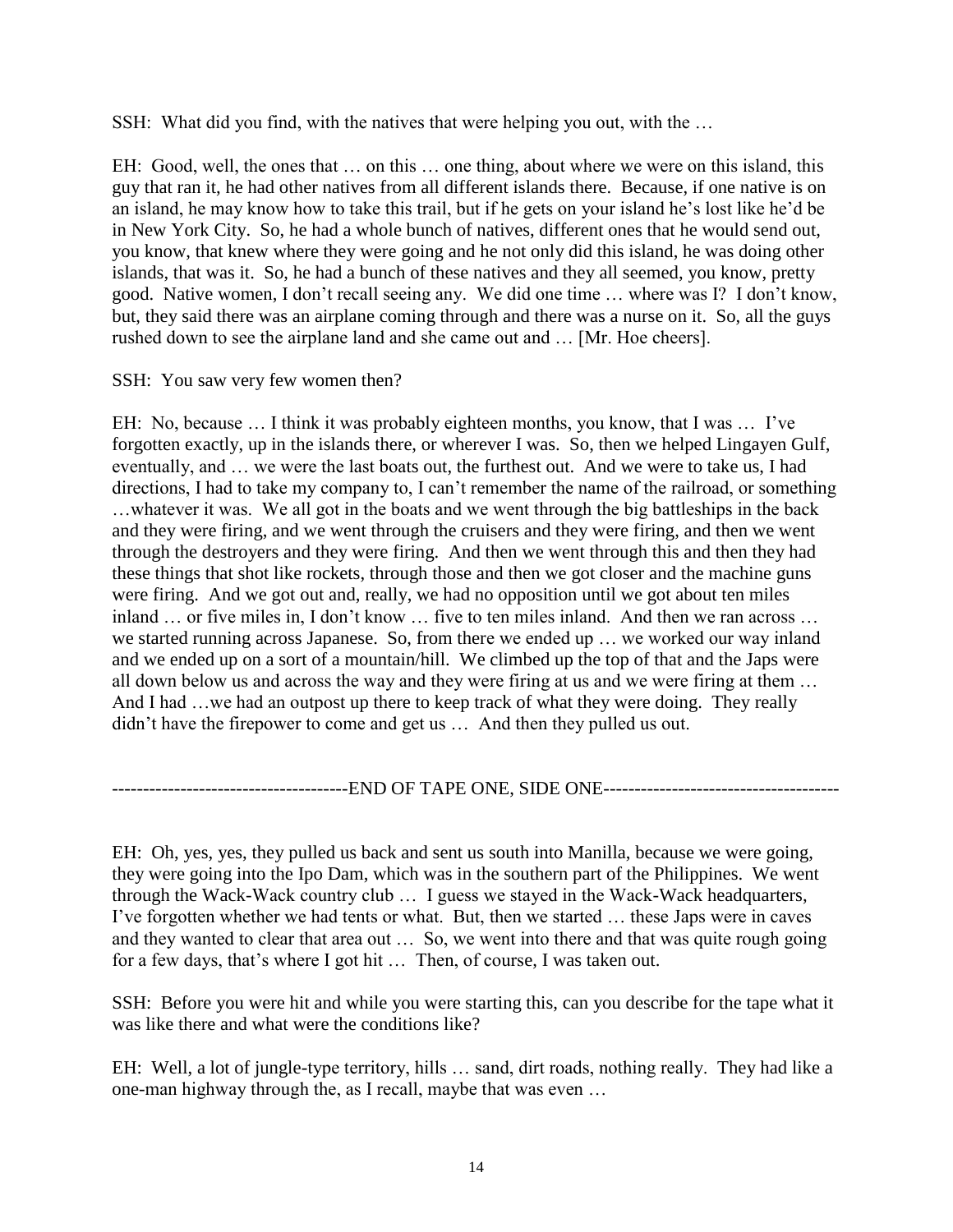SSH: Did you find that you were well trained for what you were called upon to do?

EH: By that time, yes, I would say I was well trained.

SSH: Were you still with the people from Maine, mostly?

EH: Yes, yes. Well, I did have one stint where the commander of D Company, which was the mortar company, heavy weapons company, he wanted to, this was when I was a first lieutenant, I guess, he wanted an executive officer, so I went with him for a month. But, then that's … when they called me back to take over the company, now that I think of it. So …

SSH: Now you said that your friend from Westfield, Jack …

EH: (Ackerson?)

SSH: (Ackerson?), did he stay with you, as artillery?

EH: Well, he was always not far. And it was amazing when we got, you know, when we really did get together, which I guess was in … I'm not sure where … But, then we realized that … you know, we were in the … same situation. His father, I think I told you that his father had been in the, he'd been an officer in the artillery, field artillery and my father had been an officer in the infantry, and they met each other in Texas, or somewhere, and then they met each other in Brooklyn. They both moved to Brooklyn. Then these people moved to Westfield, because we moved out there. So, I used to … I didn't see him that regularly, it wasn't that close of a relationship that we had, but it was always, you know, we were going to see them, or they were coming to see us, or something.

SSH: When you were in the Pacific, did you run into any other Rutgers men at all?

EH: Now, you're asking me. I don't think so. Unless I could … somebody comes to mind. The only Rutgers guy I can think of is the guy that wouldn't let me stay at Fort Dix. [laughter]

SSH: When you were hit, were you part of an assault on one of these caves?

EH: No, no. We were up on a hill and we were … they wanted us to … I've forgotten, attack up the hill, or something, I don't know. It was the next day and I got hit that night … Next thing I know, I was in the hospital and there was a doctor there that said, "You know, you're not in that bad a shape." "But," he said, "I'm going to fix your hand," [he] said, "we'll have to send you back home." So, he said, "I can do a graft." So, they grafted on this hand. They grafted this finger on the base of this finger. So, the grafts don't heal in the tropics. [laughter] So, I accepted it. I was ready. I said, "I'm ready to go home. I've had it."

SSH: Were you hit with shrapnel?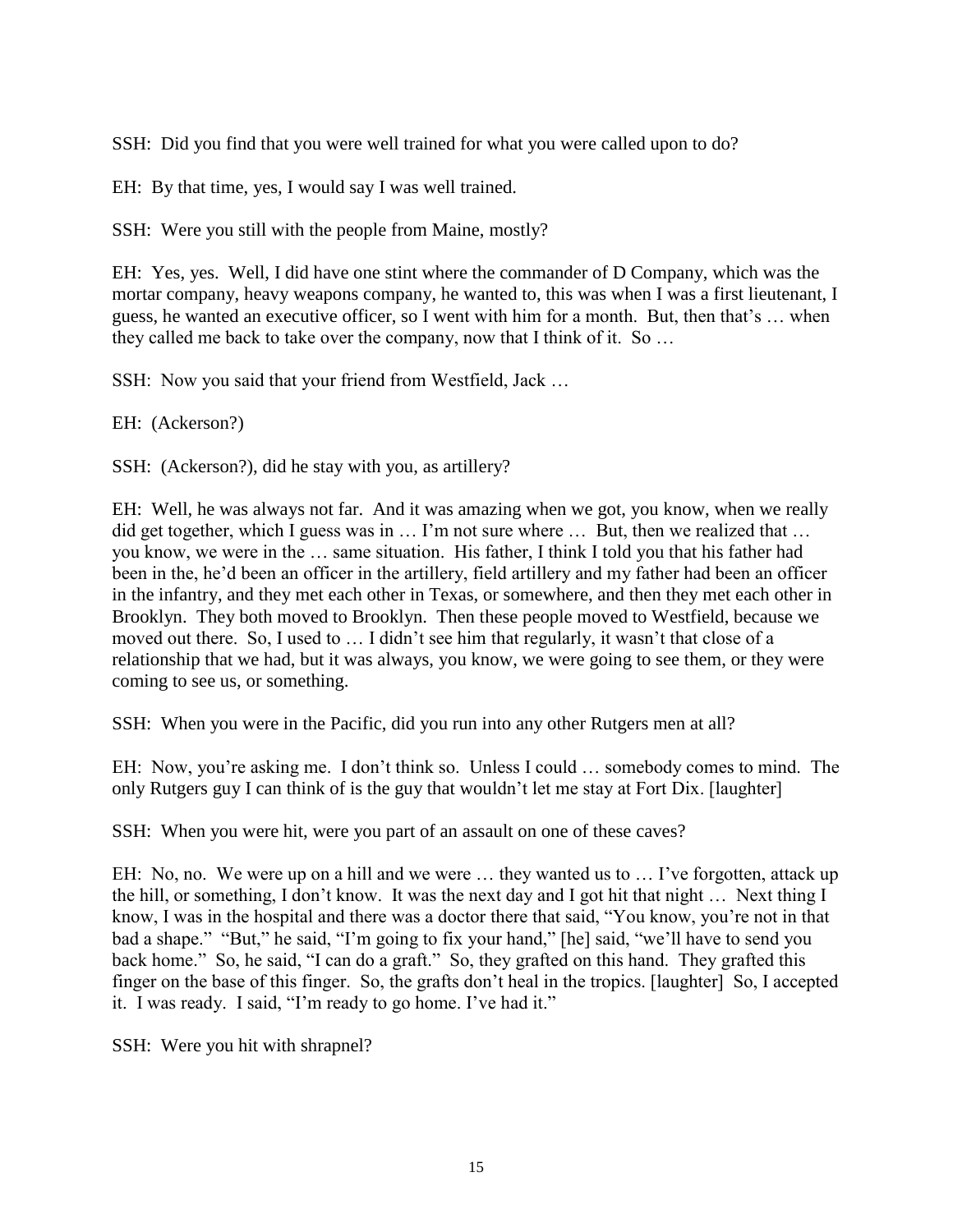EH: Shrapnel, probably, I presume. That's how I got hit in the shoulder. As I said, when I turned around I got hit in the fanny. I don't publish that, don't publish that! [laughter]

SSH: So, how did you come back to the States then? Did you come straight back?

EH: Hospital ship.

SSH: All the way back?

EH: Went back to New Guinea. We went back by a white hospital ship to New Guinea, all the lights on, no escorts, nothing. Just riding along in the middle of the night. The only thing I remember about that trip, it was in March, I think, and the news came over the radio that Roosevelt had died. I think it was around that time, March or early April, I've forgotten which.  $So \dots$ 

SSH: What was the reaction on the ship when the news came?

EH: I don't remember. I think everybody was a bit shocked. I don't think anybody was … I don't recall much … reaction to it.

SSH: While you were in the South Pacific, how were your mail and communications?

EH: It was pretty good, mostly. I had a lot of that V-mail. Had a lot of those letters, I did pretty well.

SSH: Had you left someone back in the states that you wrote to regularly?

EH: Yeah, a couple.

SSH: Two different coasts, or both from New Jersey?

EH: Some were down South. [laughter]

SSH: Maybe you should have been in the diplomatic corps.

EH: Probably not. Well, you know who was in the diplomatic corps … that's Bob.

SSH: Right. Tell me, you spoke about the white hospital ship to New Guinea, where did you go from there?

EH: We got to New Guinea and we stayed there a short while and this other small ship loaded up and took us back to San Francisco. That was one where … they had male and female officers. We were upstairs, one of my lieutenants in my company was with me and one other male officer and out of the thirty-some people up there, only three of us were combat wounded. All the rest were either mostly … mental. They did have troops in the bottom … of the boat, so

…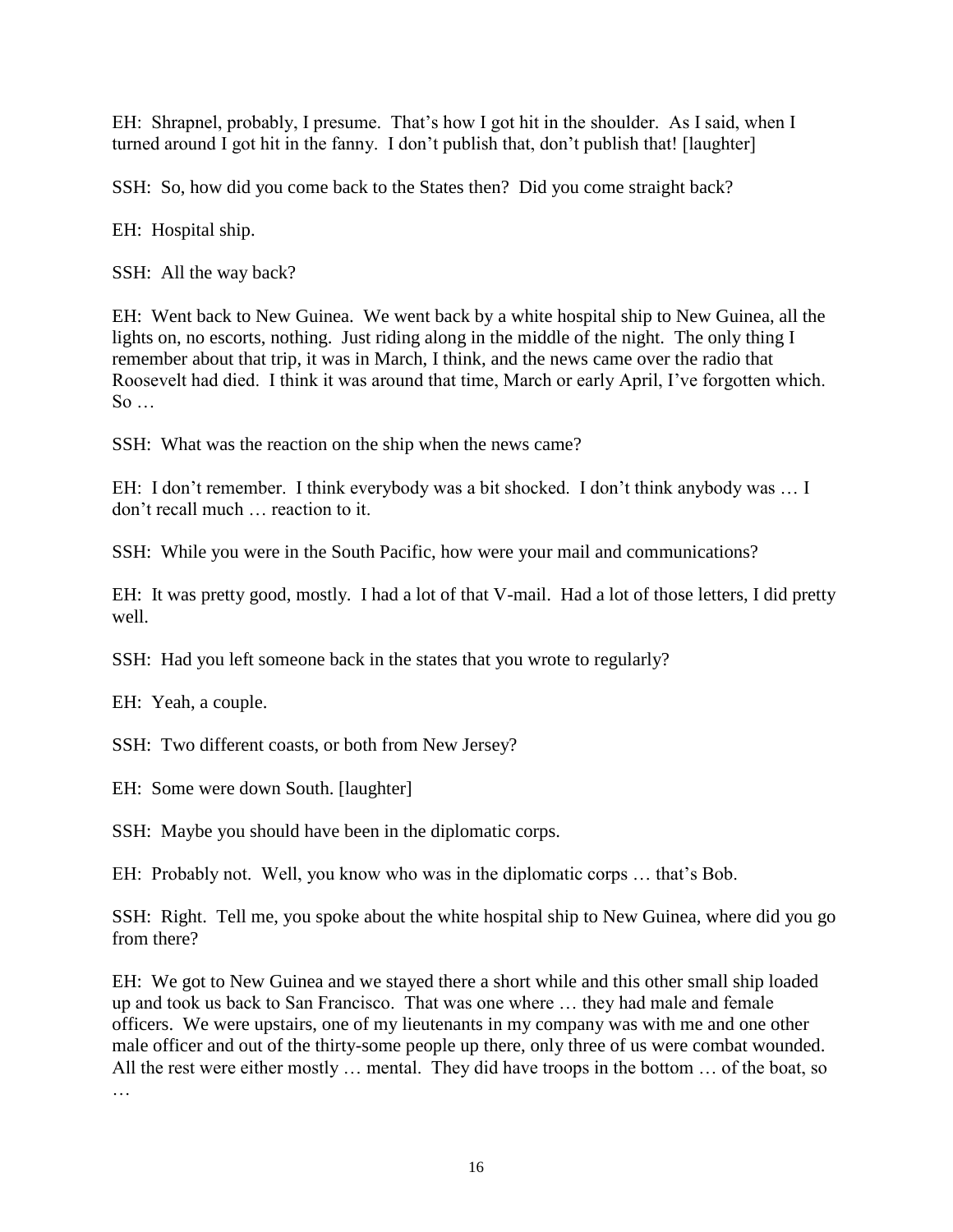SSH: Their time was up and they were able to come home?

EH: Some, well, I think most of them were probably casualties of some kind, I don't know … I've forgotten that. I don't think I had any jobs down in the hole on that … So, then we came into San Francisco.

SSH: How painful was your hand from the graft and everything?

EH: Well, they had it … they had my finger … they left the finger on. The only thing they can do is take the finger off … They're not going to be able to reset it, so, that's the best way to go. So, that's what they told me. So, I had it strung out here with the thing, it was very sore because of the … They put a thread through it and tied it to this … like… plastic thing or something that pulled it all the time. So, it wasn't very comfortable. But, I got back to California and I went to Letterman General Hospital, I guess, is it Letterman, I guess so, in California … When I was there I was just waiting for where they were going to send me. So, I met a guy who was in the Navy. I think he was an ensign, I don't know what he was coming home for. He was being … he was quite a bit older that me. He was a vice-president of … one of the book companies in New York and I can't think of the name, now I can't think of his name. But …we go out one night with his wife to have dinner. They invited me out and it was fine with me. He got a little bit in his cups, so, he decided to talk about the draft dodgers. And he's, "Look at this man here," and pointed at me, you know, and I ... He went on and on and on. It was very embarrassing. We finally, I think ... I finally got him out. His wife had left. She wouldn't even talk to him. I never saw her again. She was so teed off at him. So, after that, we got into a really fancy train to come home on, one of the new hospital trains. So, I went all the way back to … where'd I go back to? Yes, I must have come back into New Jersey. From there I went to a hospital in Staten Island, (Kryle?) Hospital, no that wasn't (Kryle?), it was an army hospital on Staten Island that's now a nut-house, too, and from there I went to Fort Dix and got out.

SSH: Now where did they do the surgery on your hand?

EH: That's right, I was still in the army, wasn't I?

SSH: Did they do it on the West Coast?

EH: No, they did it in Cleveland, Ohio.

SSH: Oh, so you stopped in Cleveland then, from San Francisco?

EH: No. They sent us out, because I came home and got married, that was it.

SSH: Oh, can you tell us about that?

EH: I came home … My future wife wouldn't marry me before I left. I always complained about all the money that we lost, because I didn't get any allowances for a wife. So, anyway, she was there when …we were married, and, that's right … then I was still having finger problems.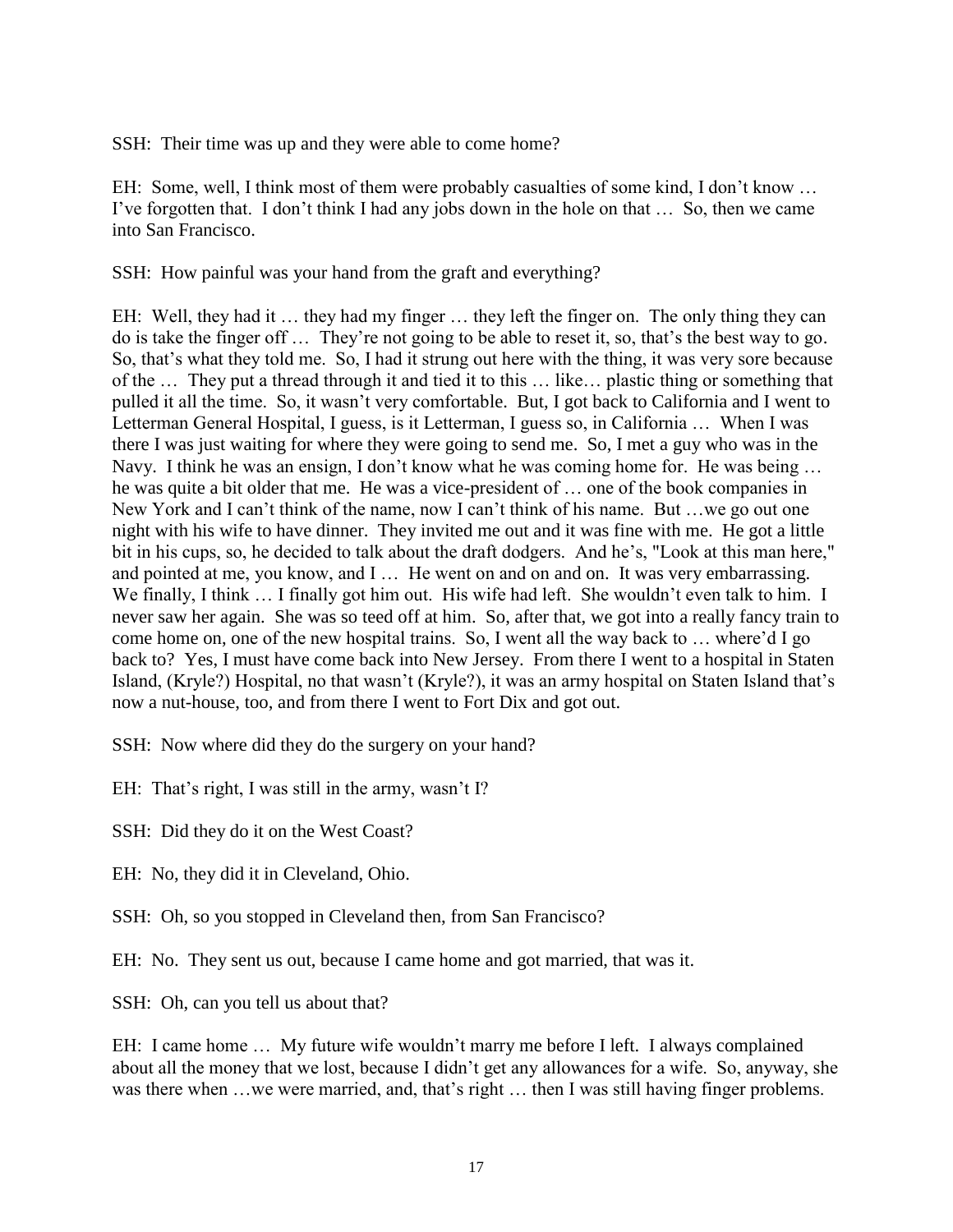I think they had taken the thing off, but it wasn't … I know my wedding picture shows that I just have a band-aid on it. So, from there ... that's right, I was still in the army. From there, I guess, we drove out. I had a 1936 Ford convertible sedan. It was classy. Swore my father kept it on blocks the whole time during the war, so, he collected the coupons on it, gas coupons. And we drove out to Cleveland. Her mother thought we were crazy, but … we drove to Cleveland and looked for a place to live. And we looked at a couple of places and one man was going to rent to us and we could use his kitchen, but then he got to thinking about it, he really didn't want us there. So, we went to an old house on Clifton Boulevard in … Lakewood, I think it is, and that was advertised. We went in and there was this very elderly lady and very elderly man, and they said, "Yes, we'd be glad to rent it." We said we didn't know how long we were going to be there. So, he took us upstairs, I think she wasn't walking very well, he took us upstairs. So, when we got back downstairs she said, "I hope you noticed there's no sink in the kitchen." We hadn't noticed it at all. So, we rented it and they were wonderful to us. In fact, when I was in the hospital they would have Shirley down for dinners and things like that. They were very lovely people. They're both gone now, I'm sure.

SSH: How and when did you meet your wife?

EH: She went to New Jersey College for Women, went to NJC. But she only went there two years. That's where I met her. I took her to one of the dances. She was … oh, I know, I had to get a date and I took a date with a neighbor and the neighbor had this other girl coming and they needed a date for the other girl. So, I called a friend of mine in college and said, you know … "Take the girl out." So, it was his brother that took her out, that was it, he didn't do it, it was his brother that was available. And I immediately decided I would change my directions. [laughter] That's how I met her.

SSH: So, you kept up a correspondence? You had proposed before you left for the military?

EH: Well, this … now wait a minute, where am I now? This is when I was in college.

SSH: Right, we backed up. We backed up to the beginning.

EH: That's got to be when I was in college.

SSH: Right.

EH: Yes, that's got to be when I was in college. Because, we went out West, we were married, because I had come home, got married, spent a couple of weeks at home, then took off in our car, and went to … Ohio. Stayed there, whatever I had to go through, which was quite awhile, but we were forever taking leaves. We'd take thirty days, or twenty days, or … so, we were travelling around. Oh, we went out to see people we knew. We travelled around quite a bit. Then, eventually, we had to leave because they were closing the hospital. So, they sent me to a hospital in Framingham, Massachusetts. Then we drove there and she came with me, same car, still driving, still going, and they were closing … No, they couldn't have been, somebody worked on … in Cleveland they worked on my hand. They did this, that's what happened. Then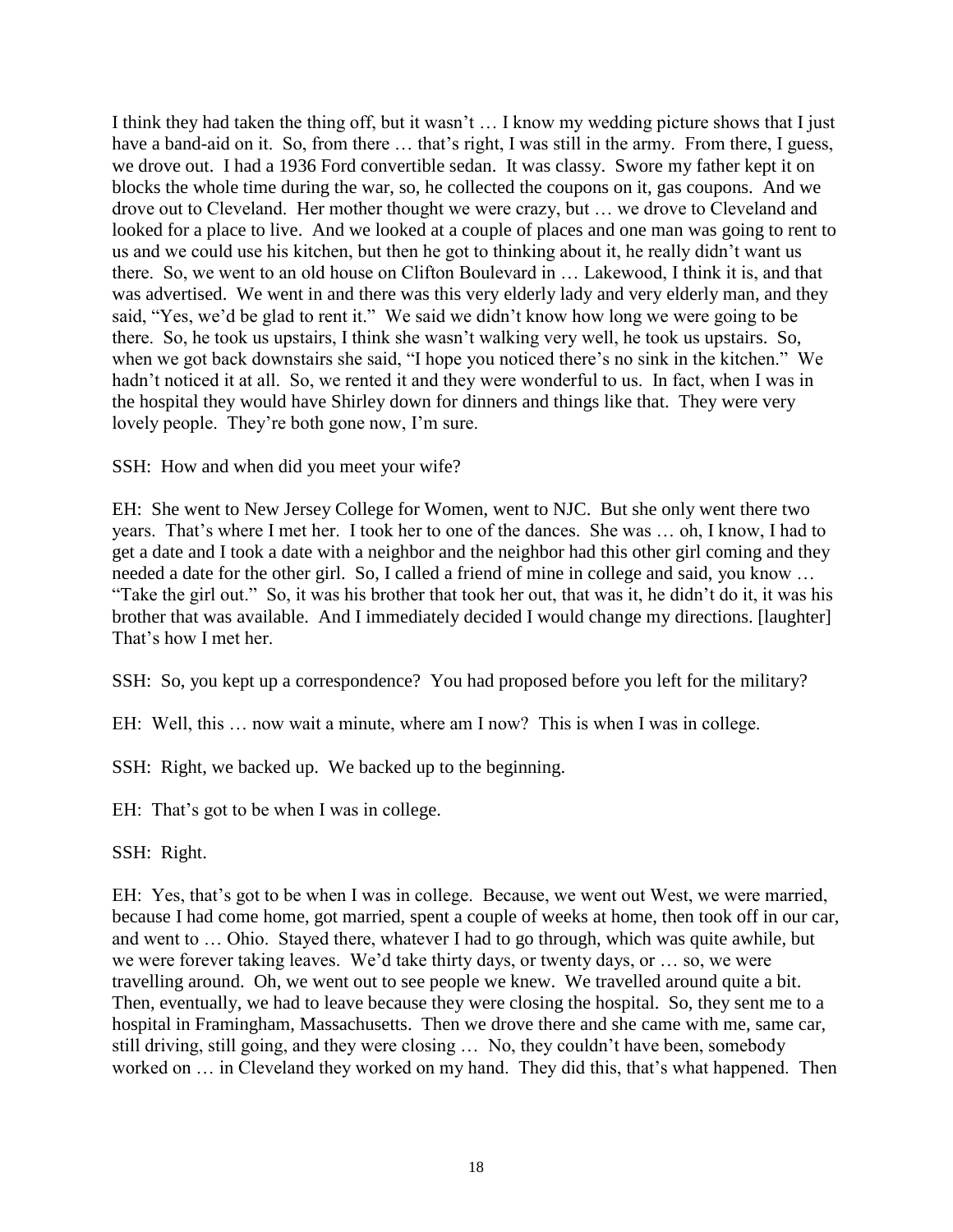I went back and I was to go to this hospital to get a clearance or whatever it was, that's right. From there we went back to New Jersey and got out.

SSH: So, what did you do after the war?

EH: Originally, I went to work for Burry Biscuit, in Elizabeth and I was … they gave me a title, gave me a secretary, but I had to punch a time clock. I always resented that. At Burry Bicuit, [I] worked for a guy named Ed (Morehouse?), who I'd known somewhere along the line, and I was there … a couple of years and they were, things were bad. I knew they were bad so, I applied to E.J. Brach and Sons, the candy manufacturers and I was hired by them and given the New England territory, or half of New England. And, let's see, how long was I with them?

SSH: Had your brother been in the war?

 $EH: I didn't have a brother.$ 

SSH: You did not have a brother?

EH: No. Just a sister. Joy.

SSH: Oh, Joy, I thought you said Joe.

EH: Oh, okay. [laughter] Then...where am I now?

SSH: You were working for Brach candy company.

EH: Yes. So, I got … they gave me this New England territory, which was … I think it was part of Vermont, New Hampshire, half of Massachusetts, and Connecticut. It seems like I had Rhode Island, too. I'm not sure … no, I didn't have Rhode Island.

SSH: And then you went to work for a real estate company?

EH: Yes, after I left Brach, I decided it was a dead end and they were closing up territories. They were going to hire … agents in the areas, and the one area I might have applied for was Wisconsin, or something like that, and I decided I wasn't going to go to Wisconsin. So I applied to (Strout?) Realty and I got … all of New England, I guess, and part of New York State assigned to me. So, I went around and opened offices, that was my job. I didn't know anything about the real estate business. They gave me a fast course.

SSH: What had you majored in at Rutgers?

EH: Economics … Somewhere I listed the things that I majored in, political science, economics … all the ones they would accept.

SSH: So, after the war the real estate business would have been very busy, would it not?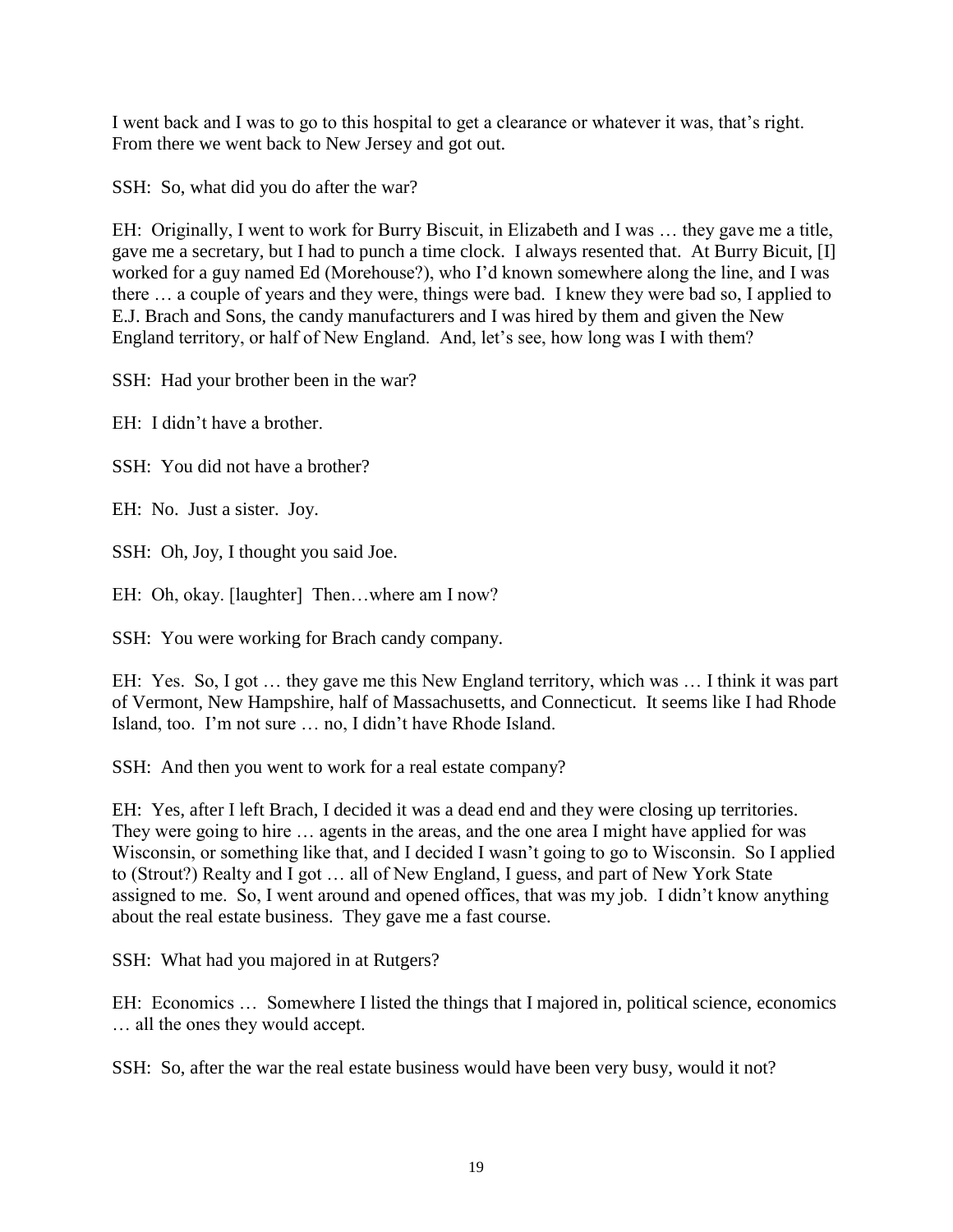EH: Yes, it was busy. I wish I had stayed in it for longer than I did. Well, I did stay in it quite a while, when you think about it. I changed around with it.

SSH: Where did you and Mrs. Hoe set up house?

EH: Originally, in Cranford, we were just there a year or so. Then we moved to West Springfield, Massachusetts and from there back to Berkeley Heights. So … then I sold that three or four years ago when she was in the hospital.

SSH: So, how long have you had your house at Brant Beach?

EH: Forty-some years.

SSH: So, this is where you came in the summers?

EH: We bought this …yes, we bought this … My family loaned me a few bucks and her family … She'd gotten some money from somewhere. So, we pooled it and bought this, because we always wanted to live at the shore, and she loved the shore, although her family had always gone to the mountains in Maine, or up in Maine somewhere. So, yes, as I say, we've added on to it with the shed out back and the garage out back and the upstairs, which I'll show you, before you go, if you'd like to see it.

Shaun Illingworth: I saw you were quite active in veteran's organizations, the Order of the Purple Heart. What do you have to do with that?

EH: Not the Order of the Purple Heart. I was a past … I hadn't put this in my listing … State of New Jersey, Vice Commander, Military Order of the Purple Heart. I was also the Chapter Ten Commander and … Department Inspector of New Jersey for three years. Let's see, what else? … Oh, also about things I did that I didn't put in there. I was President of [Plainfield Kuwanis]. I think that's about it, Church Club in New York, I belonged to.

SSH: When you received your Bronze Star and your Silver Star, were those for actions in the Philippines?

EH: No. I got one Bronze Star for … that scouting I did on the islands. Everybody … I wasn't on the order, so, when they handed out the medals, they gave out … It was the Legion of Merit, which is, I don't think it's a combat medal. It's more of a non-combat medal, I'm not sure ... but, I wasn't on the list, so, I didn't get one. So, my … at that time there wasn't such a thing as a Bronze Star, they had just come out. So, my lieutenant commander, he lined up the whole company one day and presented me with my Bronze Star and the next Bronze Star I got because everybody else got a Bronze Star, let's say for combat … I think that's what I got it for.

SSH: And your Silver Star?

EH: That was for combat. It was gallantry in action, that's what they called it.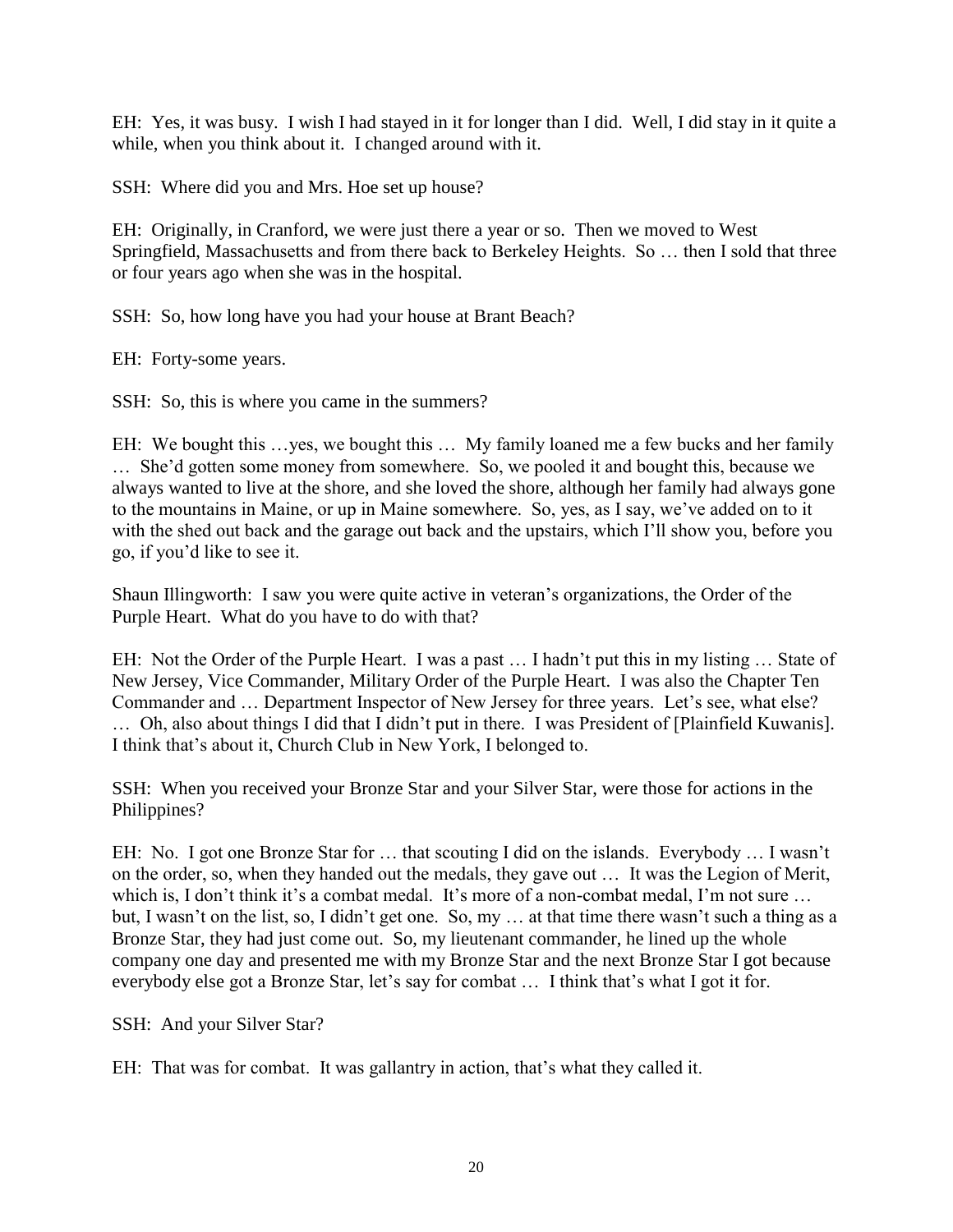SSH: Do you remember the incident?

EH: Yes, very well.

SSH: Can you tell us about it?

EH: Yes, we were driving the Japs out of somewhere and there were a lot of them around. They'd pop up out of holes, you know, you'd be standing and some guy would pop up out of his hole ... Some tanks came in and the tanks were drawing a tremendous amount of fire ... My guys couldn't do anything, so I said, "I have got to get these tanks out of here." I guess there were two tanks. I went up and banged on the side of the tank, finally got the attention of the driver, and they finally pulled the tanks out. And why I didn't get hit? They say they don't know why I didn't get hit. So, that's how I got it; that was that.

SSH: Were you able to get everybody out?

EH: No. We had a couple people killed, as I recall, that one time. I think one guy went way out, he got killed … I don't know if we even got his body back, I've forgotten. He was an officer … I don't think he was in my company, though …oh, whatever.

SI: When you were in combat and you would push the Japanese back, did you still have a problem with stranglers left behind, people who had hidden in these holes that you mentioned? Or were you able to clean them out?

EH: Well, we got up to where we were supposed to go to … [We] started where we were supposed to be at … and that's where we hit the line with these Japs in the holes, Japs in the woods. There were a lot of Japs around and the guys got pinned down, frankly. So, I had to get the … and they said that the tanks were one of the problems, because they were getting an awful lot of fire. We were right behind the tanks. We were coming, a lot of fire was coming through the tanks, and they felt that it would be very much of a problem to get up there with all that fire coming through the tanks. So, that's why I went up and got the tanks to stop … to move out, not to stop firing, to move out, which they did.

SSH: How much hand-to-hand type of combat were you involved in?

EH: Not much. You find out when you're an officer, this is what I found out … that you've got so much on your mind … you don't have time to … do much on your own. You're looking for … where are we going? what are we doing? where are the machine guns? where are the mortars? One night we were bivouaced on a hill and the Japs were all down the other side of this hill, across the way, and … everybody had dug in and I didn't have time to dig in. So, boy, about the middle of the night I'm lying behind the lines, I wasn't in the front lines, all of a sudden all this … mortar shells and everything started to come in, and we started to fire and evidently it was a … Jap headed up in front of me somewhere. So, he comes by me and I thought it was the first sergeant so I said, "Hey, (Battel?), where the hell are you going?" The guy looked at me and [imitating Japanese language] and he kept on going. [laughter] I think they got him the next day somewhere. I don't know. Where are we now?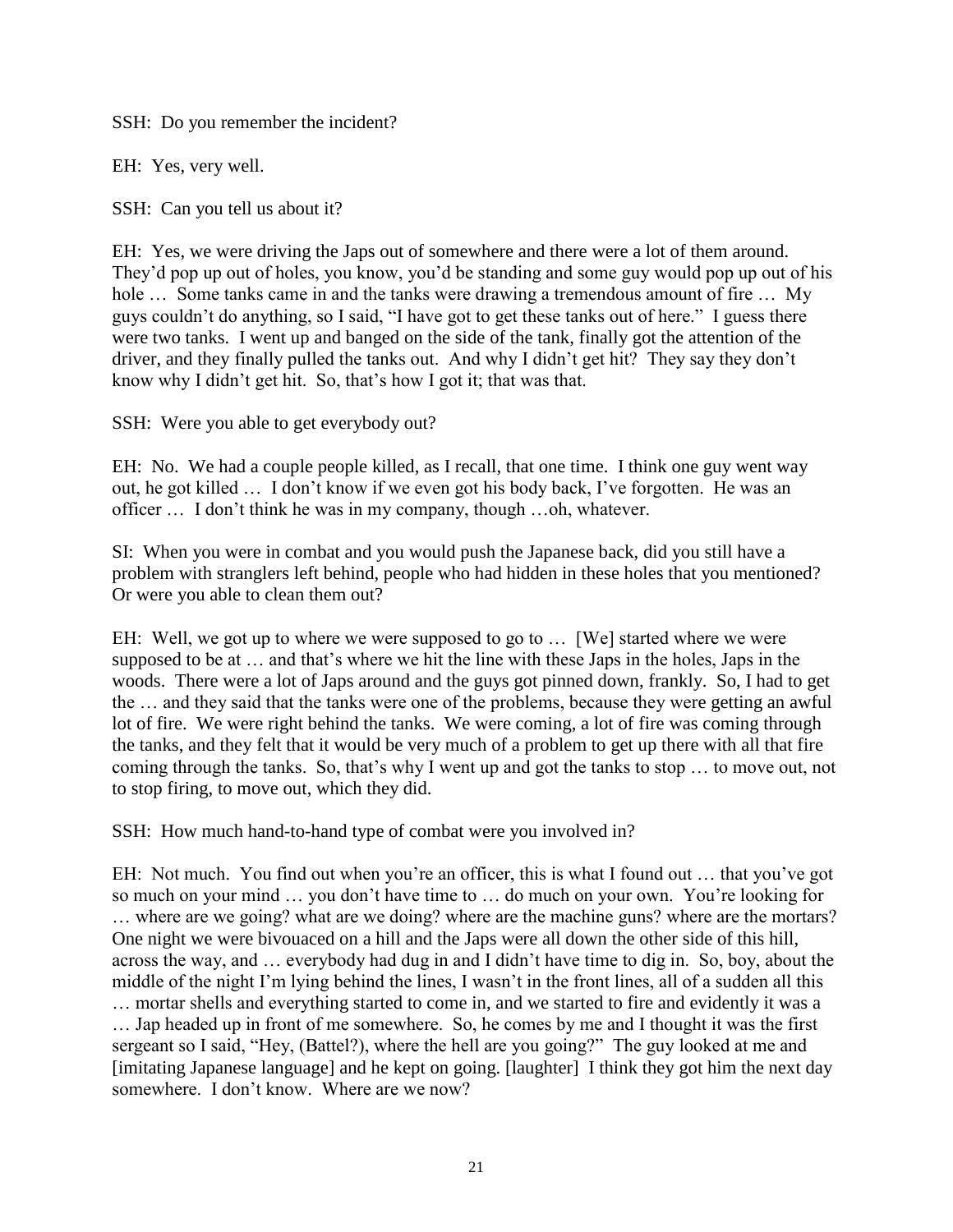SSH: Well, we were just asking about different incidences that you remembered about your time in the Philippines.

EH: I don't know if I can think of anymore.

SI: What kind of assistance were you able to get from the Air Force? Were you ever … What kind of role

EH: Oh, we got … but, they bombed us themselves every so often. They'd say, "Put out a red flare and we'll bomb beyond it." Well, many times they didn't bomb beyond it. We had guys wounded that way. I never got hit but we had them hit that way. They were mostly Navy dive bombers, SBDs, they called them.

SSH: What kind of encounters did you have with the Japanese Air Force?

EH: Not much. They weren't very strong. They'd send up a few planes once in a while, but they usually got shot down, so they …

SSH: Was there talk, at that point, about going in and continuing the invasion of Japan?

EH: Oh, yes. Yes, we were scheduled to go into Japan, into the worst part of it. I don't think any, many of us would have lived through that. It was in the lower part of Japan that was going to be the first landing and I've forgotten how many divisions. There were a couple of divisions and I've forgotten exactly where we were going in, I can't even think of the name of the point now, but… So, they never did go because the atomic bombs fell … I think they did go, maybe right after … the war was, or (happy?) airlifts, let's put it that way.

SSH: You were talking about the invasion and that your company went to the same place that they would have gone if there had been an invasion of Japan, before the atom bomb.

EH: That's right, yes. I think they went there and saw what would have been. It was frightening. But, they eventually … I'd say most of them eventually got into the capital, Tokyo. That's probably just to give them a … and they were there until they, the treaty was signed, I guess, or whatever it took to do it.

SSH: Part of the occupational forces?

EH: Yes, they were a part of occupational forces and they went back to wherever.

SSH: When you were in the South Pacific, did you ever run into MacArthur?

EH: No, I saw him after the war a couple of times. He never did, he walked in at Leyte Gulf, he didn't come up to where we were, but he was always around, not far away. I don't … maybe I did, I don't recall. But, I do recall … somewhere I think around New Brunswick … or I don't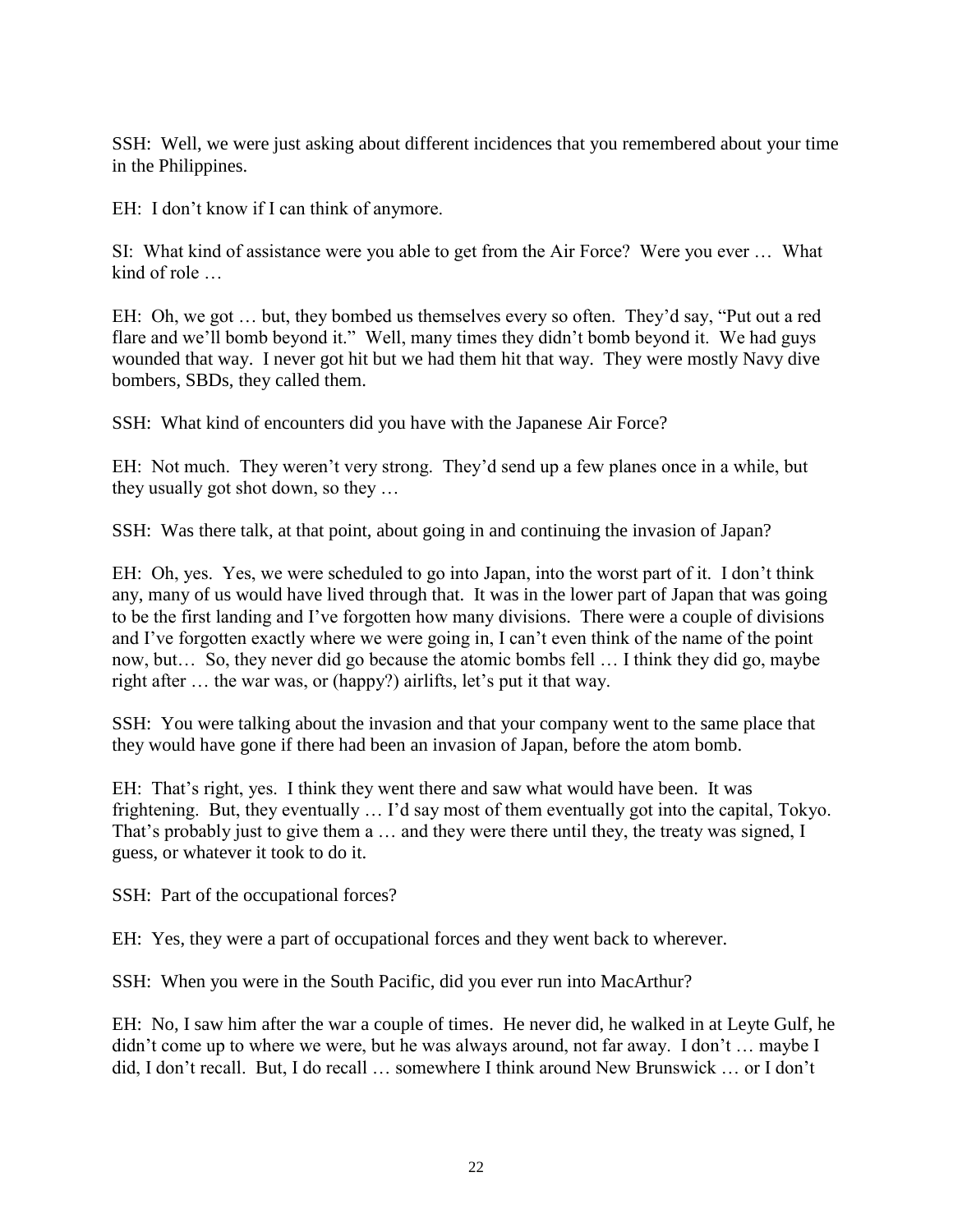know where it was, but he came up and … came down the street in his car and we all waved at him. I don't know maybe I walked up and spoke to him at some time, I've forgotten.

SSH: As an officer in the Pacific during that time, what did you think of MacArthur?

EH: Well, we thought he was good, thought he was good. He didn't have that much to work with, what he had to work with. They didn't send the equipment. They were sending it all to Europe and that was one of his problems … and they wouldn't listen to him.

SSH: So, how were your supplies there?

EH: Oh, we had supplies. But, there … was a lot of, you know, equipment for battle that we didn't … that they didn't have. They didn't get the planes. They didn't get the … they got the … it seemed like they got plenty of the Navy, but there was a lot of stuff that …

SSH: Did you always have the proper amount of what was needed in ammunition?

EH: Not always.

SSH: Really?

EH: We were short sometimes. But, I don't say that we ever had real problems with it. It was just the time when, "wait until the Europe war is over and we'll do something over there."

SSH: You really had that sense?

EH: Well, I think everybody had that sense.

SSH: Do you remember when you heard about D-Day?

EH: D-Day, where was I? On my way home … must have been, yes. No, that was the day I left the hospital in New Guinea. Yes, that was the day. As we were on the boat getting ready to go home, they announced it. That was the boat where there were three of us that were combat casualties and the rest were … [I] can't remember the name of that boat. It wasn't a very big one, though.

SSH: You were talking about how you had a good friend who was a radioman for you and his name was Bill Mitchell.

EH: That's Bill.

SSH: Where did you serve with Bill?

EH: Bill was brought into the outfit near the end of the war. He wasn't in the whole thing. He came to … in one of our trips back to … New Guinea, or New Zealand, I'm not sure when. So, he wasn't in it that long.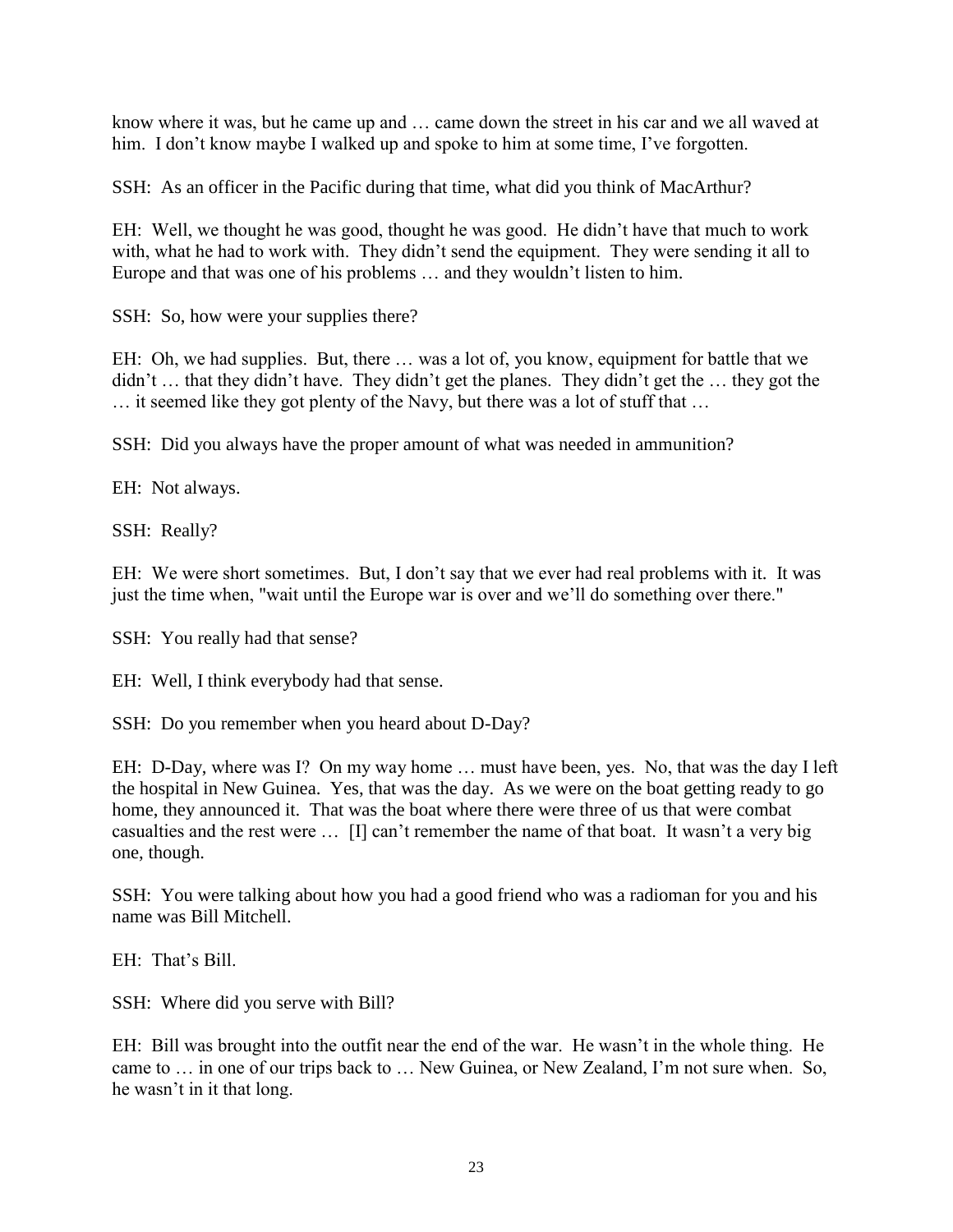SSH: So, was he a New Jersey boy?

EH: No, he was from Lawrence, Massachusetts … We just …well, we've become greater friends since the war, because he goes to conventions. We go to Florida together, go to Maine together, or at least he goes and I go. Last year we drove down to Florida together and that's the last time we're ever going to do that. That was in January. This year I drove but, it wasn't January. So, it was good this year but last year it was terrible when we drove together. We drove in his car.

SSH: Now you stayed involved in all of the organizations. What are the ones?

EH: Some of these … Lambda Chi Alpha in New Brunswick was an organization I belonged to but they were closed ten, twelve … well, you know what happened to Lambda Chi, I don't have to tell you that. They're still … I got a thing the other day, they're having some kind of meeting, but I can't … that's a closed book with me. Veterans of Foreign Wars, I'm sort of active down here. I belong to a chapter here. The American Legion ... that's where we have our meetings for the Purple Heart in North Jersey, so, I'm active in that one. Active as far as the Purple Heart goes with them. Disabled American Veterans, I am really … a senior member or something … I'm not very … I'm not active in it.

SI: What is your opinion, having been involved in all these groups over the years, of both how they treat veterans and how the government treats the VA?

EH: Well, I think I joined a number of them, because, then you have bigger clout. The more people you have in an organization, then you can go down to Washington and say we got … the Purple Heart is not big, they probably only have about thirty-thousand members throughout the country … The others are a lot bigger but if you go down to the American Legion, or whatever it is, and they … you're one of two-hundred and fifty thousand, or something like that, your chances of having something accomplished are better. And even so, now, because everybody … is dying off all the time and … all these organizations are getting smaller and smaller. There are many organizations that want us to accept all their members into the Purple Heart, but we won't do it.

SSH: Now you were involved in politics up in Massachusetts?

EH: Oh, did I say that? [Laughter] What was happening? Why did I run for politics? Something they were going to do I didn't like. They were going to build something.

SSH: Okay.

EH: I ran for … to the town meeting, which they had to be elected at the town meeting, so, I ran for town meeting and I think in my area there were about four people elected and I came in like sixth. So, that was my last try at politics. No more politics.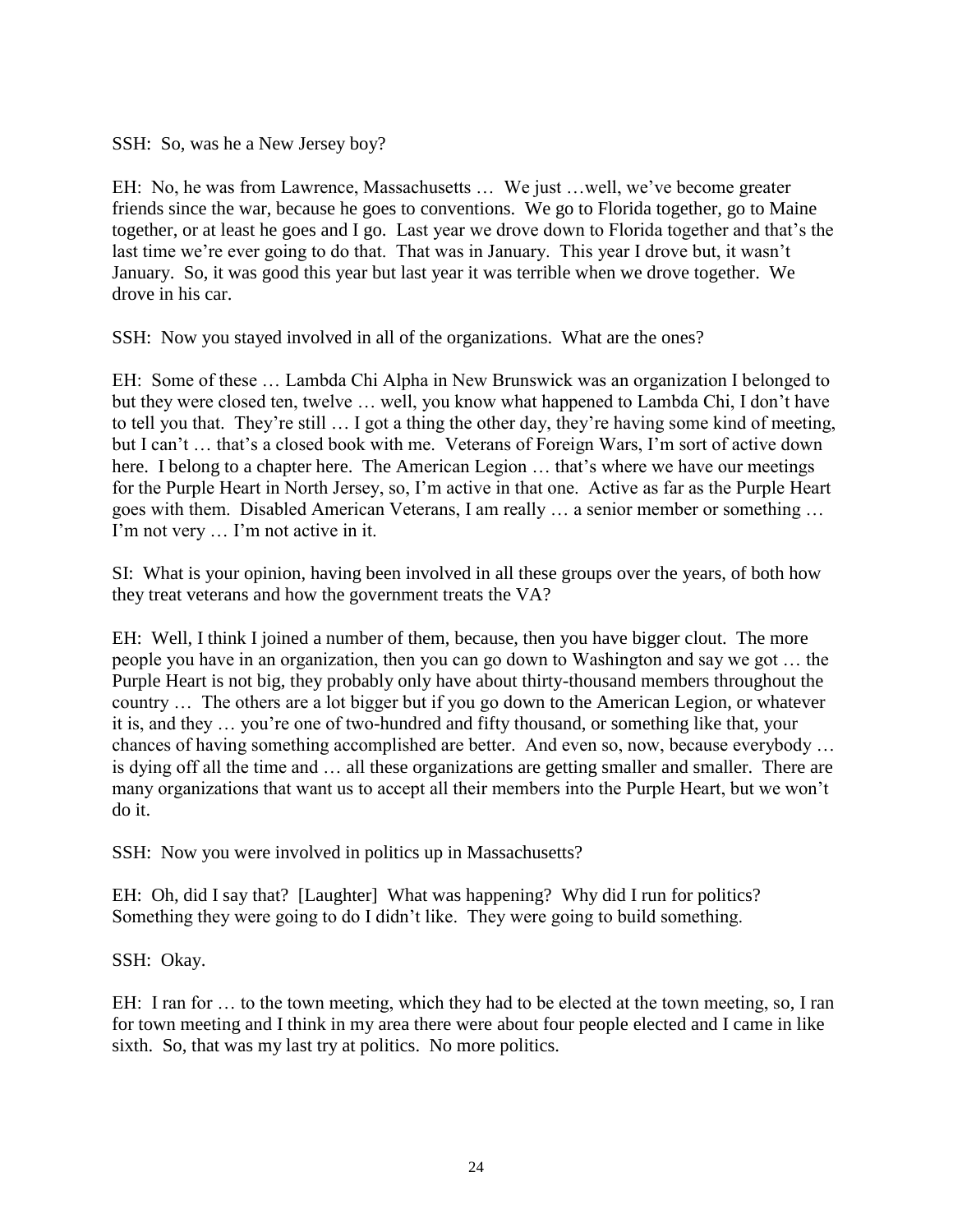SSH: There was one question that I neglected to ask when we were talking about when you had met and married Mrs. Hoe, how many children did you have?

EH: Just the two.

SSH: Can you tell me a little bit about them?

EH: Son …oh, my son, he's a lawyer in Washington … He's a partner in a big law firm. He's about … out of one hundred and forty-eight lawyers, he's about sixth in the standing, sixth or seventh. So, he's done very well. They've done very well and they just bought a home on the Potomac, on the Chesapeake, not the Potomac … Chesapeake … Bay and he's thinking about retiring, pretty soon … as soon as he can. And her father had a big business, which he sold and she inherited money, so they've … I think he got paid more money by the law firm in the last years than anybody else in the law firm …

SSH: And your daughter? You have a daughter?

EH: My daughter, Martha … she is the one who calls me. She was up here yesterday. She's coming back. She is a … oh, brother … she says she was going to change this I think, because I told her to write this thing up differently. She was a nurse counselor. She's an RN. She has a CS and MBA … no, must be something else, but she's got her Masters in something and then I have three great grandchildren. She has one of the granddaughters and then my son has a grandson and a granddaughter … He's … let's see … he's with McKenna and Cuneo law firm in Washington … D.C. My daughter, she's talking about maybe going to California tomorrow … never know. But she's going to make something, somewhere. But, I've been supporting her. She gets a little heavy after a while, but she's a terrific gal, really terrific.

SSH: Now, when the Vietnam War came around, what were your feelings on that and were your children involved at all?

EH: My son was in the army for … but, he never got … He joined the National Guard and he joined it up in Westfield and he went into some training. It was a medical detachment. They sent him down to one of the big hospitals in Texas and they spent training down there and after that he came back. But, then he moved to … took a job in Washington. So, he got a job down there interviewing … I guess, people that needed help in the National Guard down there. So, he was down there. I think he was a sergeant when he got out, or a corporal, or something. He doesn't talk about it much. He doesn't say much about it. He's also a Lambda Chi, too, so am I, so was my wife's father, Shirley's father, and … what else did I have. Nobody else joined … Lambda Chi … in my family.

SSH: None of the grandkids or great-grandkids?

EH: No. They're all various other things.

SSH: Did any of your children think about going to Rutgers?